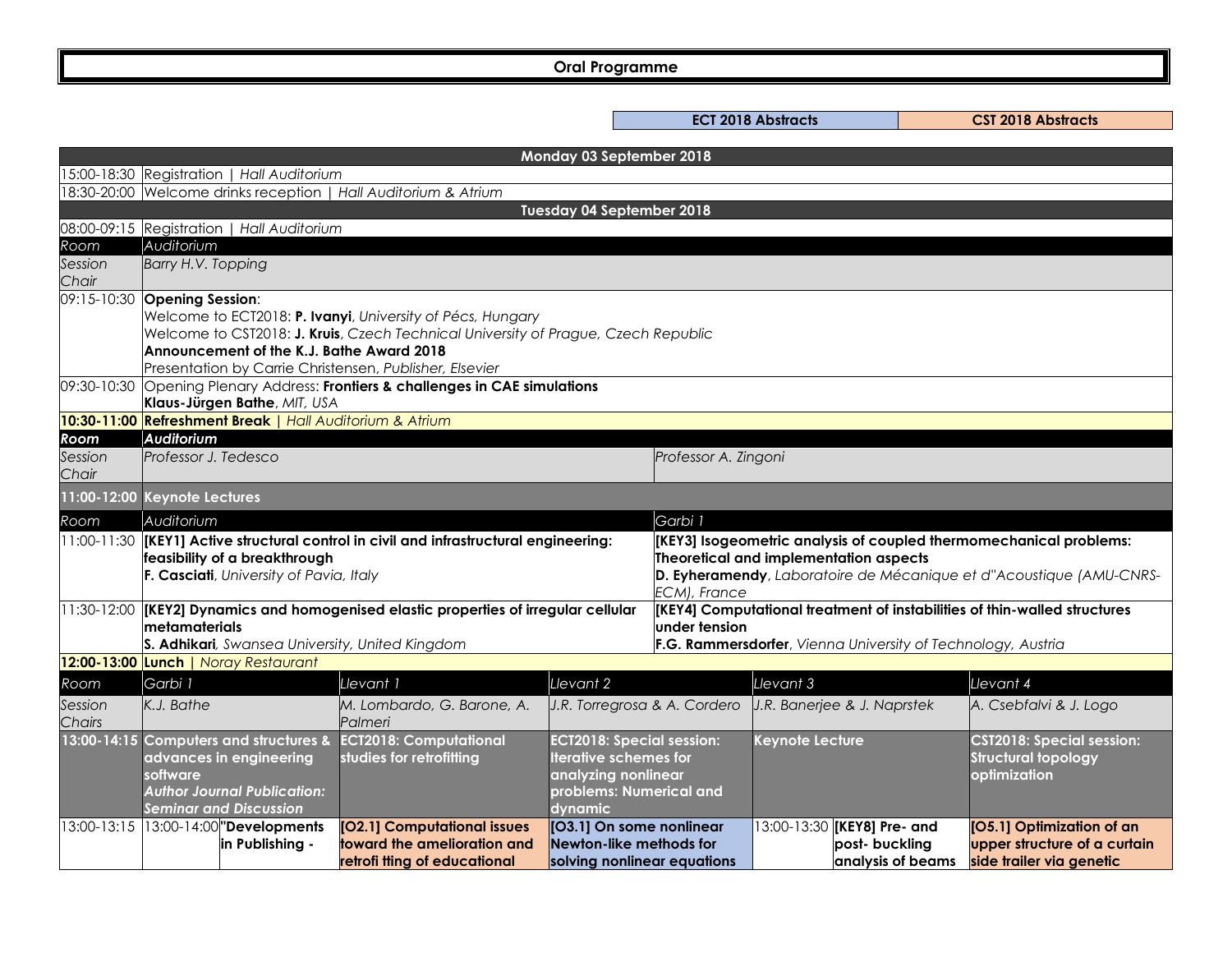|             | The Publisher's<br>perspective"<br>C. Christensen,<br>Publisher,<br>Elsevier, New<br>York, USA                                                       | <b>buildings</b><br>S. Casciati<br>University of Catania, Italy<br><b>CST2018: Special Session:</b>                                                                                                                                                                                     | S. Busquier <sup>1</sup> , S. Hernádez-<br>Verón <sup>2</sup> , A.A. Magreñan <sup>3</sup> , S.<br>Amat*1<br><sup>1</sup> U.P.Cartagena, Spain, <sup>2</sup> U. La<br>Rioja, Spain, <sup>3</sup> U. Internacional<br>de La Rioja, Spain                                                                                        | employing higher<br>order beam theory<br>E. J. Sapountzakis,<br>National University<br>of Athens, Greece                                                                                                                                           | algorithm<br>M. Ramanagiri*, A. Kwan, G.<br>Phillips, M. Bartlett, A. Clarke,<br>M. Eaton<br>Cardiff University, UK                                                                                                                                                                                                                                                                                            |
|-------------|------------------------------------------------------------------------------------------------------------------------------------------------------|-----------------------------------------------------------------------------------------------------------------------------------------------------------------------------------------------------------------------------------------------------------------------------------------|--------------------------------------------------------------------------------------------------------------------------------------------------------------------------------------------------------------------------------------------------------------------------------------------------------------------------------|----------------------------------------------------------------------------------------------------------------------------------------------------------------------------------------------------------------------------------------------------|----------------------------------------------------------------------------------------------------------------------------------------------------------------------------------------------------------------------------------------------------------------------------------------------------------------------------------------------------------------------------------------------------------------|
|             | 'Getting<br>Published - An<br>Editor's                                                                                                               | <b>Dynamic interactions across</b><br>the scales: recent advances &<br>current challenges                                                                                                                                                                                               |                                                                                                                                                                                                                                                                                                                                |                                                                                                                                                                                                                                                    |                                                                                                                                                                                                                                                                                                                                                                                                                |
| 13:15-13:30 | perspective"<br>Barry H.V.<br>Topping, Co-<br>Editor,<br>Computers and<br>Structures,<br>Advances in<br>Engineering<br>Software<br><b>Discussion</b> | [O2.2] Fatigue analysis of<br>high-speed railway bridges<br>using different moving load<br>models<br>J. O'Nien*, A. Palmeri, M.<br>Lombardo, S. Kasinos<br>Loughborough University, UK                                                                                                  | [O3.2] New families of<br>iterative methods for solving<br>nonlinear systems<br>A. Cordero, C. Jordán, E.<br>Sanabria, J.R. Torregrosa*<br>Universitat Politècnica de<br>València, Spain                                                                                                                                       |                                                                                                                                                                                                                                                    | [O5.2] Application of<br>structural topology<br>optimization to slender<br>telecommunication lattice<br>towers<br>K.D. Tsavdaridis* <sup>1</sup> , A.<br>Nicolaou <sup>2</sup> , E. Efthymiou <sup>3</sup><br><sup>1</sup> University of Leeds, UK,<br><sup>2</sup> Ramboll, UK, <sup>3</sup> Aristotle<br>University of Thessaloniki,<br>Greece                                                               |
| 13:30-13:45 | <b>Session</b>                                                                                                                                       | [O2.3] Seismic performance of<br>elastoplastic oscillators<br>coupled with non-linear<br><b>viscous dampers</b><br>R. Woodhouse <sup>1</sup> , A. Palmeri* <sup>1</sup> ,<br>N. Impollonia <sup>1,2</sup><br>'Loughborough University, UK,<br><sup>2</sup> University of Catania, Italy | [O3.3] Jacobian free<br>multistep iterative methods<br>for solving nonlinear IVPs and protected against birdstrike<br><b>BVPs</b><br>E. Martínez*, J.L. Hueso, D.<br><b>Alarcón</b><br>Universitat Politècnica de<br>València, Spain                                                                                           | [O4.2] New concepts for high<br>energy absorbing structures<br>B. Derias*1,2, P. Spiteri <sup>1</sup> , P.<br>Marthon <sup>1</sup> , L. Ratsifandrihana <sup>2</sup><br><sup>1</sup> INP Toulouse, France, <sup>2</sup> Segula<br>Toulouse, France | [O5.3] A new robustness<br>measure for evaluating the<br>optimal designs given by the<br>commonly accepted<br>algorithms in the volume-<br>constrained robust topology<br>optimization with uncertain<br>loading directions<br>A. Csébfalvi* <sup>1</sup> , J. Lógó <sup>1</sup><br>University of Pécs, Hungary,<br><sup>2</sup> Budapest University of<br>Technology and Economics,<br>Hungary                |
| 13:45-14:00 |                                                                                                                                                      | [O2.4] Numerical modelling of<br>plants in blast wave<br>propagation simulations<br>P. Warnstedt*1,2, N.<br>Gebbeken <sup>1,2</sup><br><sup>1</sup> University of the Bundeswehr<br>Munich, Germany, <sup>2</sup> Research<br>Center RISK, Germany                                      | [O3.4] A family of optimal<br>eighth order methods for<br>multiple roots of non-linear<br>equations<br>F. Zafar <sup>1,2</sup> , A. Cordero <sup>*1</sup> , J.R.<br>Torregrosa <sup>1</sup> , M. Junjua <sup>2</sup><br>Universitat Politecnica de<br>Valencia, Spain, <sup>2</sup> Bahauddin<br>Zakariya University, Pakistan | [O4.4] Accurate algorithms for<br>a non-linear oscillatory system:<br>van der Pol equation<br>M.A.E. Kaunda<br>Cape Peninsula University of<br>Technology, South Africa                                                                            | [O5.4] Topology optimization<br>of elastoplastic structures:<br><b>Stress intensity driven</b><br>formulation and Functor-<br>oriented implementation<br>B. Blachowski <sup>1</sup> , P. Tauzowski <sup>1</sup> ,<br>$J.$ Logo $*2$<br>Institute of Fundamental<br>Technological Research,<br>Polish Academy of Sciences,<br>Poland, <sup>2</sup> Budapest University<br>of Technology & Economics,<br>Hungary |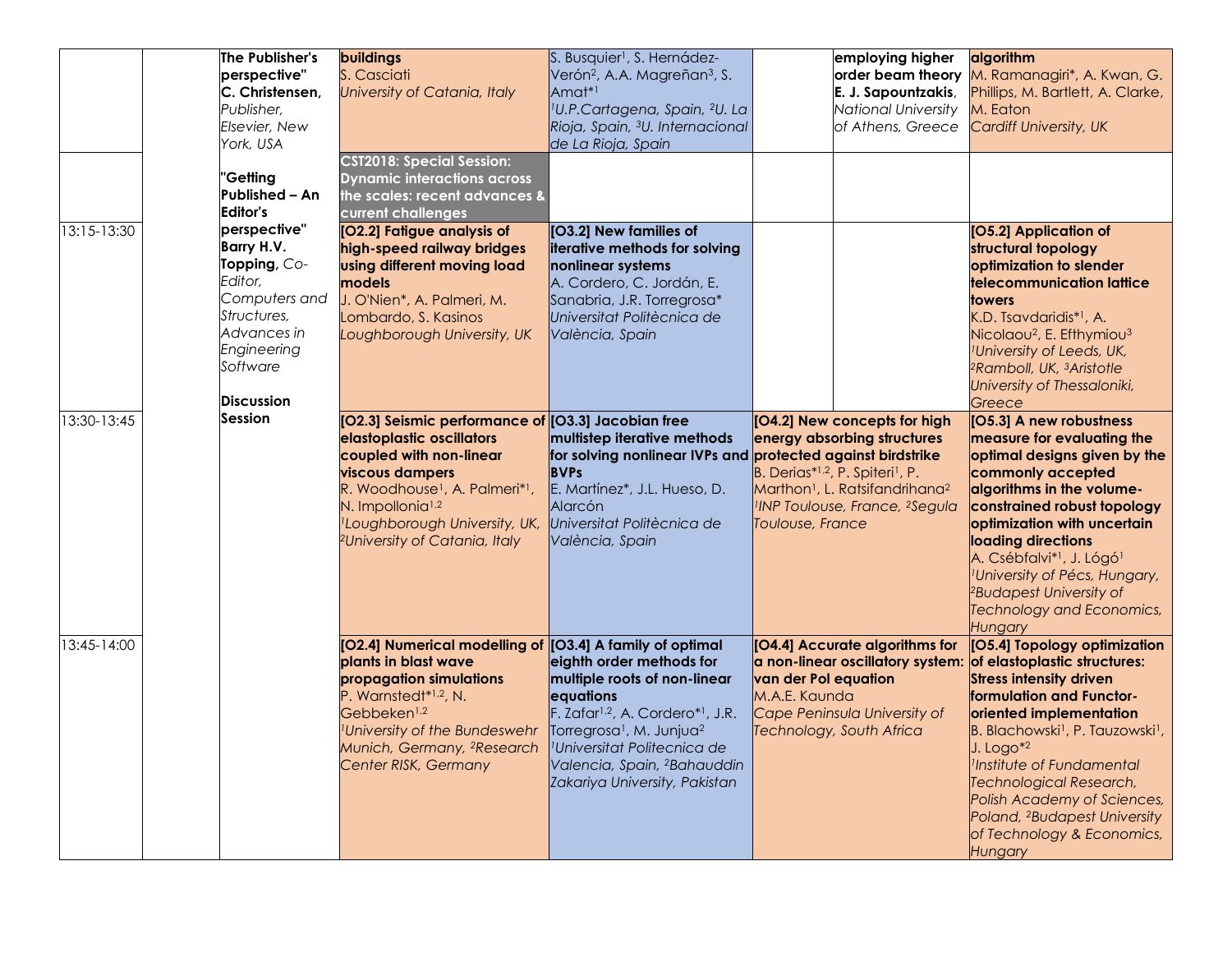| $14:00-14:15$                                                 |                                                                                                        |                                                                                                     | [O2.5] Passive control by<br>seismic resistant design of<br>double skin façades<br>G. Pipitone*, G. Barone, A.<br>Palmeri<br>Loughborough University, UK                                                                                                                                                                               | [O3.5] On a variational<br>of ODEs arising from<br>chemistry kinetics<br>S. Amat <sup>1</sup> , P. Pedregal <sup>2</sup> , M.J.<br>Legaz <sup>*3</sup> , J. Ruiz <sup>4</sup><br><sup>1</sup> U.P. Cartagena, Spain,<br><sup>2</sup> Universidad de Castilla La<br>Mancha, Spain, <sup>3</sup> Universidad<br>de Cádiz, Spain, <sup>4</sup> Universidad<br>de Alcalá, Spain | [O4.5] Development of<br>approximation of stiff systems <mark>numerical modelling technique of truss structures using an</mark><br>to analyse the behaviour of<br>cable supported facades<br><b>under blast loading</b><br>R. Piyasena*, D. Thambiratnam, Vali-e-Asr University of<br>N. Perera, T. Chan<br>Queensland University of<br>Technology, Australia      | [O5.5] Topology optimization<br>improved crow search<br>digorithm<br>M. Mashayekhi*, R. Yousefi<br>Rafsanjan, Iran                                                                                                                                                                                           |
|---------------------------------------------------------------|--------------------------------------------------------------------------------------------------------|-----------------------------------------------------------------------------------------------------|----------------------------------------------------------------------------------------------------------------------------------------------------------------------------------------------------------------------------------------------------------------------------------------------------------------------------------------|-----------------------------------------------------------------------------------------------------------------------------------------------------------------------------------------------------------------------------------------------------------------------------------------------------------------------------------------------------------------------------|--------------------------------------------------------------------------------------------------------------------------------------------------------------------------------------------------------------------------------------------------------------------------------------------------------------------------------------------------------------------|--------------------------------------------------------------------------------------------------------------------------------------------------------------------------------------------------------------------------------------------------------------------------------------------------------------|
| Session<br><b>Chairs</b><br>14:15-15:00 ECT2018: Parallel and | P. Coelho<br>distributed computing                                                                     |                                                                                                     | M. Lombardo, G. Barone, A.<br>Palmeri,<br><b>CST2018: Special Session:</b><br><b>Dynamic interactions across</b><br>the scales: Recent advances<br>& current challenges                                                                                                                                                                | J.R. Torregrosa & A. Cordero                                                                                                                                                                                                                                                                                                                                                | J.R. Banerjee & J. Naprstek                                                                                                                                                                                                                                                                                                                                        | A. Csebfalvi & J. Logo                                                                                                                                                                                                                                                                                       |
|                                                               | <b>FPGA Hardware</b><br>Sharif University of<br>Technology, Iran                                       | 14:15-14:30 [O1.1] Solution Speedup of<br>the Laplace Equation Using<br>A. Ebrahimi, M. Zandsalimy* | [O2.6] Single and multiple<br>nonlinear energy sinks<br>configurations in 3D civil<br>structures with random<br>excitations<br>M. Oliva <sup>1</sup> , G. Barone <sup>*2</sup> , F. Lo<br>lacono <sup>1</sup> , G. Navarra <sup>1</sup><br><sup>1</sup> University of Enna Kore,<br>Italy, <sup>2</sup> Loughborough<br>University, UK | [O3.6] On a class of Newton-<br>type methods for implicit<br><b>Runge-Kutta schemes</b><br>S. Amat* <sup>1</sup> , J. Ruiz <sup>2</sup> , S. Busquier <sup>1</sup><br><sup>1</sup> U. P. Cartagena,<br>Spain, <sup>2</sup> Universidad de<br>Alcalá, Spain                                                                                                                  | [O4.6] The Effects of engine<br>mass and its location on the<br>free vibration and flutter<br>characteristics of a transport<br>aircraft wing<br>A. Ananthapuvirajah <sup>1</sup> , W.D.<br>Gunawardana <sup>2</sup> , J.R. Banerjee* <sup>1</sup><br>University of London,<br>UK, <sup>2</sup> Open University (Quarles<br>Campus), UK                            | [O5.6] Voxel-based<br>smoothing of topology-<br>optimized structures to fulfill<br>design requirements<br>R. Bartz* <sup>1</sup> , S. Fiebig <sup>1</sup> , T.<br>Franke <sup>1</sup> , T. Vietor <sup>2</sup><br>Volkswagen AG,<br>Germany, <sup>2</sup> Technische<br>Universität Braunschweig,<br>Germany |
|                                                               | approximation using<br>parallel solution<br><b>Brno University of</b><br>Technology, Czech<br>Republic | 14:30-14:45 <b>[O1.2] Voronoï cell volume</b><br>J. Mašek*, M. Vořechovský                          |                                                                                                                                                                                                                                                                                                                                        | [O3.7] Increasing the<br>efficiency of a third-order<br>iterative scheme for solving<br>nonlinear problems<br>F.I. Chicharro, A. Cordero*, N. F.A. Fazzolari<br>Garrido, J.R. Torregrosa<br>Universitat Politècnica de<br>València, Spain                                                                                                                                   | [O4.7] A hybrid finte element-<br>statistical energy analysis<br>formulation accounting for<br>nonlinearities<br>University of Liverpool, UK                                                                                                                                                                                                                       | [O5.7] Optimum design of a<br>cable stayed steel footbridge<br>using semi-active and<br>passive dampers considering<br>three dimensional behaviour<br>F.L.S. Ferreira, L.M.C. Simões*<br>University of Coimbra,<br>Portugal                                                                                  |
| 14:45-15:00                                                   |                                                                                                        |                                                                                                     |                                                                                                                                                                                                                                                                                                                                        | methods free of derivatives<br>J.C. Trillo* <sup>1</sup> , V. Candela <sup>2</sup> , R.<br>Peris <sup>1</sup><br><sup>1</sup> Universidad Politécnica de<br>Cartagena,<br>Spain, <sup>2</sup> Universidad de<br>Valencia, Spain                                                                                                                                             | [03.8] High order secant type [04.8] Free vibration analysis of [05.8] Identification of critical<br>functionally graded beams<br>using the dynamic stiffness<br>method and a higher order<br>shear deformation theory<br>H. Su <sup>1</sup> , J.R. Banerjee* <sup>1</sup><br><sup>1</sup> University of Northampton,<br>UK, <sup>2</sup> University of London, UK | local damage for robustness<br>assessment of building<br>structures using gradient-<br><b>based optimisation</b><br>S. Grosman*, B.A. Izzuddin<br>Imperial College London, UK                                                                                                                                |
|                                                               |                                                                                                        | 15:00-15:30 Refreshment Break   Hall Auditorium & Atrium                                            |                                                                                                                                                                                                                                                                                                                                        |                                                                                                                                                                                                                                                                                                                                                                             |                                                                                                                                                                                                                                                                                                                                                                    |                                                                                                                                                                                                                                                                                                              |
| Room<br>Session<br>Chairs                                     | Garbi 1                                                                                                |                                                                                                     | Llevant 1<br>L.M.C. Simoes & A. Myslinski S. Caprilli, F. Morelli & G. Zanon J.R. Torregrosa & A. Cordero                                                                                                                                                                                                                              | Llevant 2                                                                                                                                                                                                                                                                                                                                                                   | Llevant 3<br>A.H.C. Chan & D. Rypl                                                                                                                                                                                                                                                                                                                                 | Llevant 4<br>N. Suksawang                                                                                                                                                                                                                                                                                    |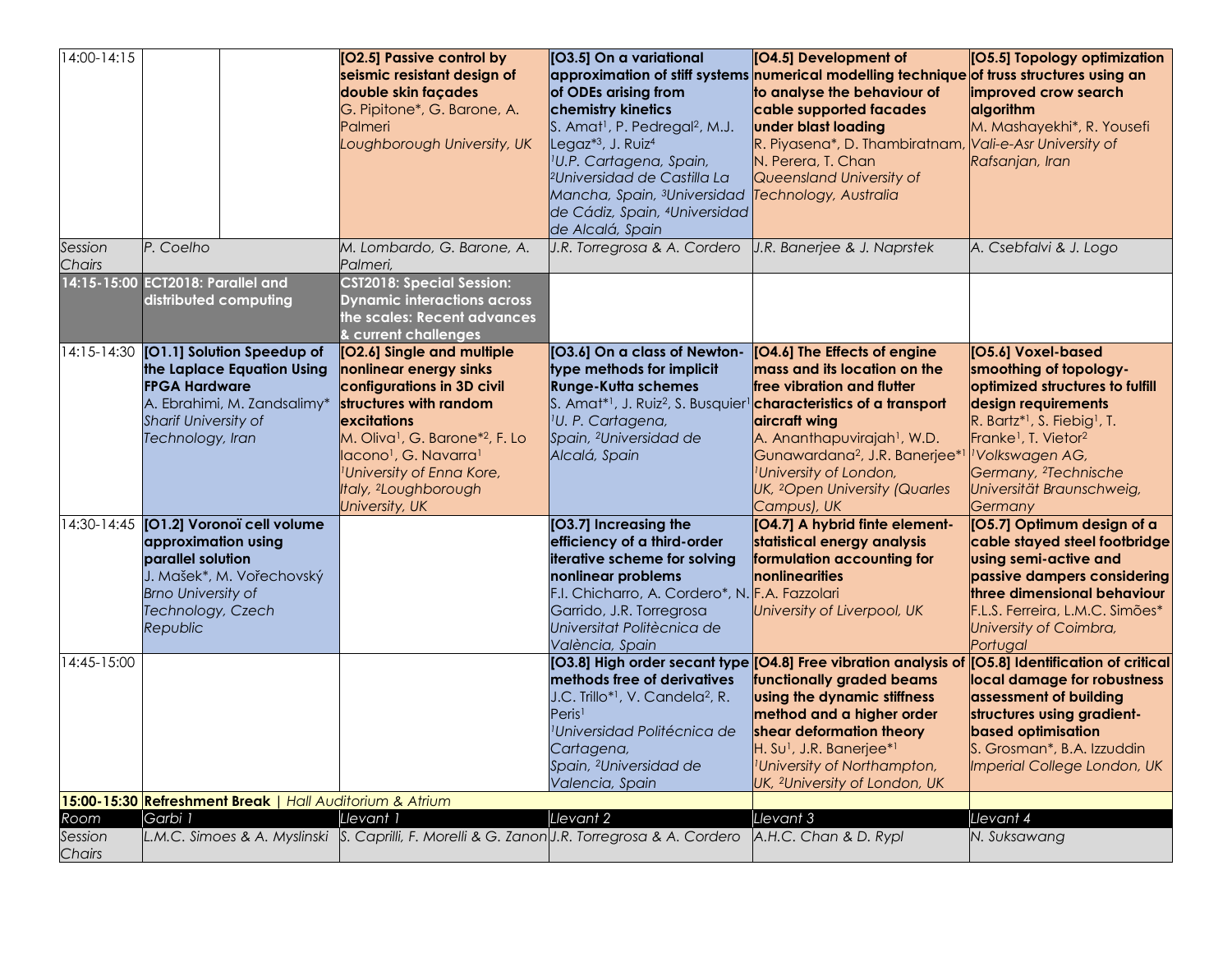|             | 15:30-18:00 CST2018: Special session:<br>optimisation and design                                                                                                                                                                                                                                       | <b>CST2018: Special session:</b><br>advanced solutions for the<br>structural design and<br>numerical modelling of steel<br>racks                                                                                                                                                                                                                                                                          | <b>ECT2018: Special session:</b><br><b>Iterative schemes for</b><br>analysing nonlinear<br>problems: Numerical and<br>dynamic                                                                                                                                                                                                                | CST2018: Discrete element<br>methods                                                                                                                                                                                                                                                         | <b>CST2018: Special session:</b><br>Seismic assessment of new<br>structures and vulnerability<br>reduction of existing<br><b>buildings: Advanced</b><br>numerical modelling                                                         |
|-------------|--------------------------------------------------------------------------------------------------------------------------------------------------------------------------------------------------------------------------------------------------------------------------------------------------------|-----------------------------------------------------------------------------------------------------------------------------------------------------------------------------------------------------------------------------------------------------------------------------------------------------------------------------------------------------------------------------------------------------------|----------------------------------------------------------------------------------------------------------------------------------------------------------------------------------------------------------------------------------------------------------------------------------------------------------------------------------------------|----------------------------------------------------------------------------------------------------------------------------------------------------------------------------------------------------------------------------------------------------------------------------------------------|-------------------------------------------------------------------------------------------------------------------------------------------------------------------------------------------------------------------------------------|
|             | elasto-plastic contact<br>problems using the level set Warehouses<br>method<br>A. Myslinski<br>Systems Research Institute,<br>Poland                                                                                                                                                                   | 15:30-15:45 <b>[O1.4] Shape optimization of [O2.7] Design and modelling</b><br>of Automated Rack Supported method for hyperbolic<br>S. Caprili* <sup>1</sup> , F.V. Lippi <sup>1</sup> , F.<br>Morelli <sup>1</sup> , A. Natali <sup>1</sup> , W.<br>Salvatore <sup>1</sup> , V. Falleni <sup>2</sup><br><sup>1</sup> University of Pisa,<br>Italy, <sup>2</sup> System Logistics S.p.A.,<br><i>Italy</i> | [O3.9] On a new Power ENO<br>conservation laws<br>S. Amat <sup>1</sup> , A.A. Magreñán* <sup>2</sup> , J.<br>Ruiz <sup>3</sup><br><sup>1</sup> Universidad Politécnica de<br>Cartagena,<br>Spain, <sup>2</sup> Universidad<br>Internacional de La Rioja,<br>Spain, <sup>3</sup> Universidad de Alcalá<br>de Henares, Spain                   | [O4.9] Investigation of the<br>influence of parameters on<br>particle dampers<br>N. Meyer <sup>*</sup> , R. Seifried<br>Hamburg University of<br><b>Technology, Germany</b>                                                                                                                  | [O5.9] A strategy for reducing<br>the vulnerability of structures<br>under seismic loadings<br>F. De Angelis*, D. Cancellara<br>University of Naples Federico<br>II, Italy                                                          |
|             | 15:45-16:00 <b>[O1.5] Hybrid optimisation of [O2.8] Calibration of finite</b><br>thin-walled laminated<br>cylindrical shells dynamic<br>behaviour<br>B. Miller*, L. Ziemianski<br><b>Rzeszow University of</b><br>Technology, Poland                                                                   | element models of an<br>innovative steel beam-to-<br>column joint<br>F. Morelli*, A. Piscini, W.<br>Salvatore<br>University of Pisa, Italy                                                                                                                                                                                                                                                                | [O3.10] Numerical simulation<br>of detonation waves using<br>Inonlinear finite difference<br>methods<br>S. Amat <sup>2</sup> , A. Dávila <sup>2</sup> , A.<br>Perales <sup>2</sup> , J. Ruiz* <sup>1</sup><br><sup>1</sup> Universidad Politécnica de<br>Cartagena,<br>Spain, <sup>2</sup> Universidad<br>Politécnica de Cartagena,<br>Spain | [O4.10] The use of discrete<br>element modelling (DEM) in<br>development of a novel<br>concrete aggregate recycling<br>technique<br>A. Ameel*, S. Debruyne, M.<br>Versteyhe, L. Boehme<br><b>KU Leuven, Belgium</b>                                                                          | [O5.10] Analysis of base<br>isolation systems in passive<br>control of structures<br>F. De Angelis*, D. Cancellara<br><b>University of Naples Federico</b><br>II, Italy                                                             |
|             |                                                                                                                                                                                                                                                                                                        |                                                                                                                                                                                                                                                                                                                                                                                                           |                                                                                                                                                                                                                                                                                                                                              | ECT 2018: Discrete Element and ECT2018: Dynamics, seismic                                                                                                                                                                                                                                    |                                                                                                                                                                                                                                     |
|             | 16:00-16:15 <b>[O1.6] Reliability-based</b><br>minimum cost design of a<br>double box beam structure<br>for an overhead travelling<br>crane<br>L.M.C. Simoes* <sup>1</sup> , K. Jarmai <sup>1</sup><br><sup>1</sup> University of Coimbra,<br>Portugal, <sup>2</sup> University of<br>Miskolc, Hungary | [O2.9] Sensitivity of numerical<br>modelling approaches on the<br>computed behaviour of steel<br>racks under seismic loading<br>M. Pinkawa*, B. Hoffmeister,<br>M. Feldmann<br><b>RWTH Aachen University,</b><br>Germany                                                                                                                                                                                  | [O3.11] Iterative algorithms<br>for car rental and car sharing<br>transport management<br>J.A. Conejero*, C. Jordán, E.<br>Sanabria-Codesal<br>Universitat Politècnica de<br>València, Spain                                                                                                                                                 | <b>Particle Techniques</b><br>[O4.11] A three-dimensional<br>coupled Euler- PIC algorithm<br>for penetration of reinforced<br>concrete<br>X. Xu*, T. Ma, H. Liu, J. Ning<br>Beijing Institute of Technology,<br>China                                                                        | and construction<br>[O5.11] Seismic response<br>simulation of complex site<br>based on multi-transmitting<br>formula and spectral element<br>method<br>Y.Y. Yu*, H.P. Ding<br>Suzhou University of Science<br>and Technology, China |
| 16:15-16:30 | [01.7] Adjoint variable<br>method for the sensitivity<br>analysis of flexible<br>multibody systems in<br>differential-algebraic form<br>A. Azari Nejat*, A.<br>Moghadasi, A. Held, R.<br>Seifried                                                                                                      | [O2.10] Definition of the<br>loading models for automated for vibration analysis of<br>steel racks warehouses<br>considering logistics needs<br>F. Morelli* <sup>1</sup> , S. Caprili <sup>1</sup> , M.<br>Fabini <sup>2</sup> , V. Falleni <sup>3</sup> , A. Natali <sup>1</sup> ,<br>A. Ori <sup>3</sup> , W. Salvatore <sup>1</sup> , S.<br>Sesana <sup>2</sup> , M. Terraneo <sup>2</sup> , L.        | [O3.12] A homotopy method<br>magnetorheological fluid<br>sandwich structures<br>V. Ammovilli* <sup>1</sup> , M. Bilasse <sup>1</sup> , I.<br>Charpentier <sup>1</sup><br><sup>1</sup> CNRS and University of<br>Strasbourg, France, <sup>2</sup> École                                                                                       | [04.12] Optimized rack-ladder<br>structure for iron ore pellet<br>buffer storage: DEM simulation<br>and analytical model<br>A. Hossein Madadi<br>Najafabadi* <sup>1</sup> , A. Masomi <sup>2</sup><br><sup>1</sup> Mobarakeh Steel Company,<br>Iran, <sup>2</sup> University of Tehran, Iran | [O5.12] Control of vibrations<br>and comparison of different<br>base isolation systems for<br>irregular structures<br>F. De Angelis*, D. Cancellara<br>University of Naples Federico<br>II, Italy                                   |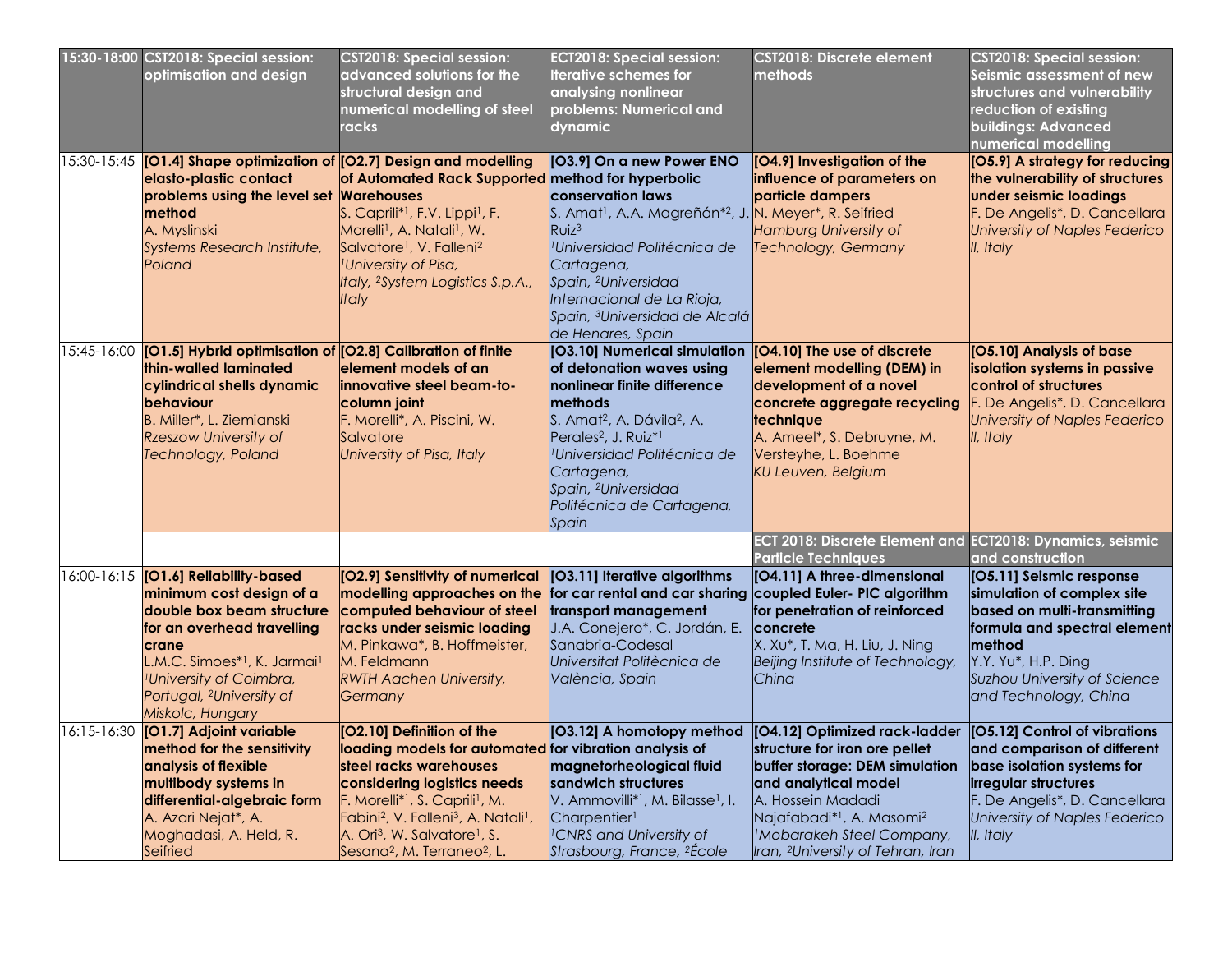|             | Hamburg University of<br>Technology, Germany                                                                                                                                                                                                                                                            | Vandini <sup>3</sup><br><sup>1</sup> University of Pisa, Italy, <sup>2</sup> SCL<br>Ingegneria Strutturale,<br>Italy, <sup>3</sup> System Logistics, Italy                                                                                                                                                                                                                                     | Catholique d'Arts et Métiers<br>Strasbourg-Europe, France                                                                                                                                                                                                                                                                                                                                                                                                     |                                                                                                                                                                                                                                         |                                                                                                                                                                                                                                                                                                                                |
|-------------|---------------------------------------------------------------------------------------------------------------------------------------------------------------------------------------------------------------------------------------------------------------------------------------------------------|------------------------------------------------------------------------------------------------------------------------------------------------------------------------------------------------------------------------------------------------------------------------------------------------------------------------------------------------------------------------------------------------|---------------------------------------------------------------------------------------------------------------------------------------------------------------------------------------------------------------------------------------------------------------------------------------------------------------------------------------------------------------------------------------------------------------------------------------------------------------|-----------------------------------------------------------------------------------------------------------------------------------------------------------------------------------------------------------------------------------------|--------------------------------------------------------------------------------------------------------------------------------------------------------------------------------------------------------------------------------------------------------------------------------------------------------------------------------|
|             | <b>CST2018: Civil engineering</b><br><b>applications</b>                                                                                                                                                                                                                                                | CST2018-21: Laser cutting<br>technology                                                                                                                                                                                                                                                                                                                                                        |                                                                                                                                                                                                                                                                                                                                                                                                                                                               |                                                                                                                                                                                                                                         |                                                                                                                                                                                                                                                                                                                                |
|             | 16:30-16:45 [O1.8] Optimality in sewer<br>network design<br>N. de Villiers*, G.C. Van<br>Rooyen<br>University of Stellenbosch,<br>South Africa                                                                                                                                                          | [O2.11] Thermal and<br>mechanical modeling of laser multistep iterative method for element modelling of the<br>cutting for structural steel<br>grade materials for high-cycle BVPs<br>fatigue applications<br>O. Bursi <sup>1</sup> , P. Scardi <sup>1</sup> , G.<br>Zanon*1, A. Valli <sup>2</sup> , L. Monaco <sup>1</sup><br>University of Trento,<br>Italy, <sup>2</sup> Addige Sys, Italy | [O3.13] Jacobian free<br>solving nonlinear IVPs and<br>E. Martinez*, J.L. Hueso, D.<br><b>Alarcón</b><br>Universitat Politècnica de<br>València, Spain                                                                                                                                                                                                                                                                                                        | [O4.13] Hybrid finite-discrete<br>failure and collapse process of<br>deep tunnels in rock masses<br>under high in-situ stresses<br>H Han*, H.Y. Liu, H.C. Chan<br>University of Tasmania, Australia Könke                               | [O5.13] Distributed multiple<br>tuned mass dampers<br>approach for vibration<br>control of high-rise buildings<br>in earthquake<br>H. Radmard Rahmani*, C.<br>Universität Weimar, Germany                                                                                                                                      |
|             |                                                                                                                                                                                                                                                                                                         |                                                                                                                                                                                                                                                                                                                                                                                                |                                                                                                                                                                                                                                                                                                                                                                                                                                                               | <b>CST2018 &amp; ECT2018: Software</b><br>development: Tools,<br>techniques and issues                                                                                                                                                  |                                                                                                                                                                                                                                                                                                                                |
| 6:45-17:00  | [O1.9] An iot, plc, scada<br>technologies and asm2d<br>model based water<br>treatment intelligent control<br>system<br>C. Chen* <sup>1</sup> , T. Bou <sup>2</sup> , B. Ding <sup>2</sup><br><sup>1</sup> Beijing Institute of<br>Technology,<br>China, <sup>2</sup> Shenzhen Graduate<br>School, China | [O2.12] Assessment of laser-<br>cut, I-beam to CHS column<br>joints by means of nonlinear<br>finite element methods<br>J. Korndörfer*, B. Hoffmeister,<br>M. Feldmann<br><b>RWTH Aachen University,</b><br>Germany                                                                                                                                                                             | [O3.14] On the local and<br>semilocal convergence of a<br>parameterized multi-step<br>Newton method<br>S. Amat <sup>1</sup> , I.K. Argyros <sup>2</sup> , S.<br>Busquier <sup>1</sup> , M.A. Hernández-<br>Verón <sup>3</sup> , D.F. Yáñez* <sup>4</sup><br><sup>1</sup> Universidad de Cartagena,<br>Spain, <sup>2</sup> Cameron University,<br>USA, <sup>3</sup> Universidad de La Rioja,<br>Spain, <sup>4</sup> Universidad Católica<br>de Valencia, Spain | [O4.14] Easy pre-/post-<br>processing of finite elements<br>with Python: A descriptive<br>programming approach<br>M. Yilmaz<br><b>Istanbul Technical University,</b><br><b>Turkey</b>                                                   | [O5.14] Performance of<br>masonry infill wall in a<br>reinforced concrete building<br>under seismic load<br>O. Akyurek <sup>1</sup> , N. Suksawang* <sup>1</sup> ,<br>T. Go <sup>1</sup> , H. Tekeli <sup>1</sup><br><sup>1</sup> Florida Institute of<br>Technology, USA, <sup>2</sup> Suleyman<br>Demirel University, Turkey |
|             |                                                                                                                                                                                                                                                                                                         | <b>CST2018: Advanced solutions</b><br>for the structural design and<br>numerical modelling of steel                                                                                                                                                                                                                                                                                            |                                                                                                                                                                                                                                                                                                                                                                                                                                                               |                                                                                                                                                                                                                                         |                                                                                                                                                                                                                                                                                                                                |
|             | 17:00-17:15 [O1.10] A rapid modeling<br>method for fluid network<br>Y. Zhang*, Y. Men, Z. Dong<br>North China Electric Power<br>University, China                                                                                                                                                       | [O2.13] A nonlinear connector [O3.15] Memory for a<br>element with physical<br>properties for modelling<br>bolted connections<br>R. Verwaerde*, P.A. Boucard,<br>P.A. Guidault<br>LMT, ENS Cachan, CNRS,<br>Université Paris-Saclay, France Dominican                                                                                                                                          | modified Newton Method<br>A. Cordero*2, J.G. Maimó <sup>1</sup> ,<br>J.R. Torregrosa <sup>2</sup> , M.P.<br>Vassileva <sup>1</sup><br><sup>1</sup> Instituto Tecnológico de<br>Santo Domingo (INTEC),<br>Republic, <sup>2</sup> Universitat<br>Politécnica de Valencia,<br>Spain                                                                                                                                                                              | [O4.15] Synthesis of<br>computational meshes of RVE<br>with ellipsoidal inclusions using<br><b>Wang cubes</b><br>D. Rypl*, M. Doškář<br><b>Czech Technical University in</b><br>Prague, Faculty of Civil<br>Engineering, Czech Republic | [O3.54] Overall Imperfection<br>Method for tapered beam-<br>columns<br>G. Hajdú*, F. Papp<br>Széchenyi István University,<br>Hungary                                                                                                                                                                                           |
| 17:15-17:30 |                                                                                                                                                                                                                                                                                                         | [O2.14] Numerical modelling<br>of the self-loosening of a<br>bolted assembly                                                                                                                                                                                                                                                                                                                   |                                                                                                                                                                                                                                                                                                                                                                                                                                                               | [O4.16] Scaled scrum<br>framework for cooperative<br>domain ontology evolution                                                                                                                                                          |                                                                                                                                                                                                                                                                                                                                |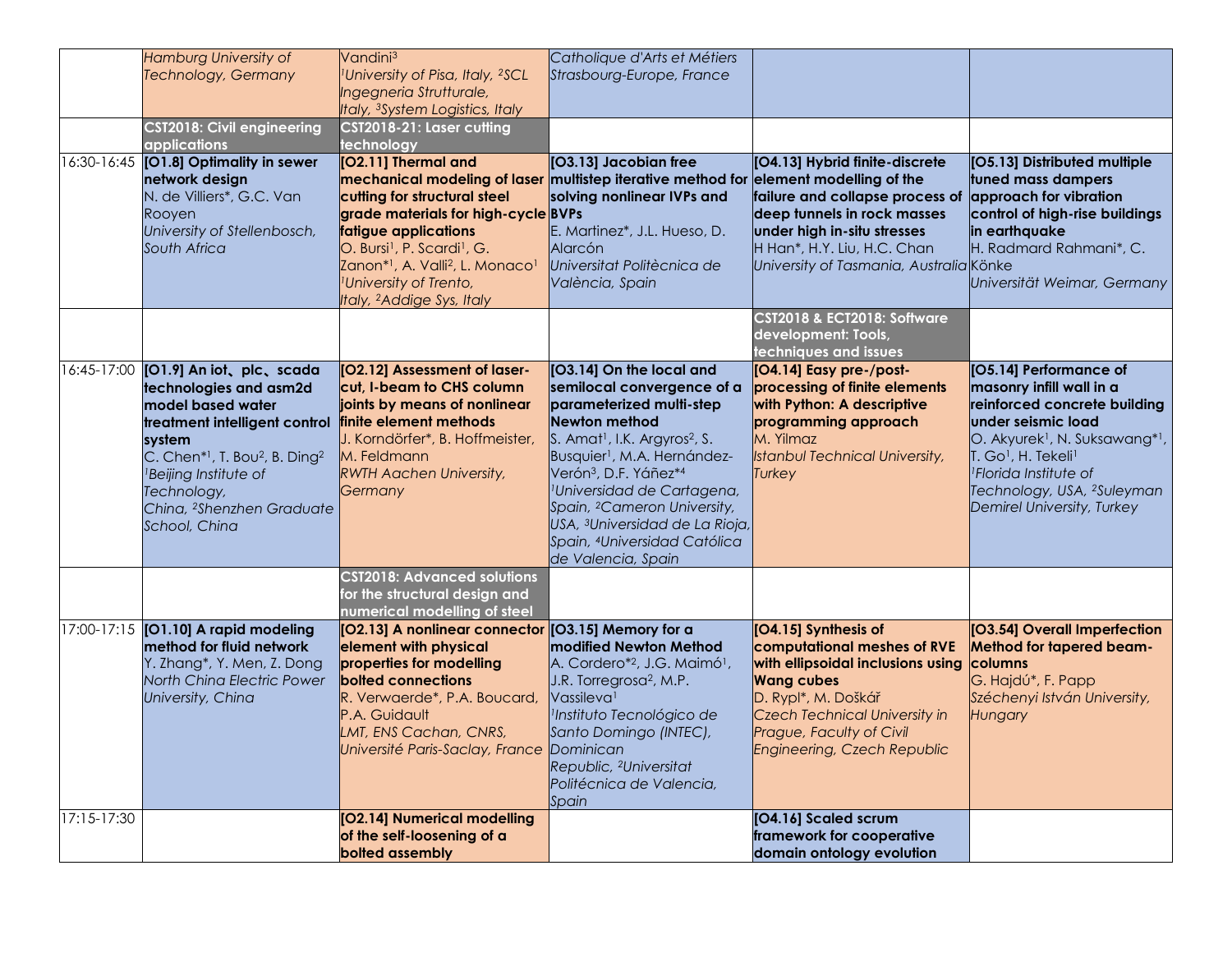|             | V. Rafik* <sup>1,2</sup> , C. Chirol <sup>2</sup> , A.<br>Daidie <sup>1</sup> , B. Combes <sup>1</sup><br>Université de Toulouse, Institut<br>Clément Ader, France, <sup>2</sup> Airbus<br>Operations S.A.S, France                                                                                      | W. Mohsen*, M. Aref, K.<br><b>ElBahnasy</b><br>Ain Shams University, Egypt |
|-------------|----------------------------------------------------------------------------------------------------------------------------------------------------------------------------------------------------------------------------------------------------------------------------------------------------------|----------------------------------------------------------------------------|
| 17:30-17:45 | [O2.15] Conductive cables<br>vibrations effect on lattice<br>steel transmission towers<br>T.M. Ghazal*, E.M. Elkassas,<br>M.I. Elmasry<br>Arab Academy for Science &<br><b>Technology &amp; Maritime</b><br>Transport, Egypt                                                                             |                                                                            |
| 17:45-18:00 | [O2.16] Developing a neutral<br>equilibrium device as<br>dynamic virtual piers for an<br>emergency relief bridge<br>M.H. Shih <sup>*1</sup> , W.P. Sung <sup>2</sup><br><sup>1</sup> National Chi Nan University,<br>Taiwan, <sup>2</sup> National Chin-Yi<br>University of Technology,<br><b>Taiwan</b> |                                                                            |

|             | Wednesday 05 September 2018                          |                                                                 |                                                       |                                                                          |                                                            |  |  |
|-------------|------------------------------------------------------|-----------------------------------------------------------------|-------------------------------------------------------|--------------------------------------------------------------------------|------------------------------------------------------------|--|--|
| Room        | Garbi 1                                              | Llevant 1                                                       | Llevant 2                                             | Llevant 3                                                                | Llevant 4                                                  |  |  |
| Session     | A. Zingoni & T. Abassy                               | C. Anitescu                                                     | D. De Domenico, A. Gregori & F. Parisi & M. Scalvenzi |                                                                          | A. Sofi, G. Li, D. Yang & P. Li                            |  |  |
| Chairs      |                                                      |                                                                 | F. De Angelis                                         |                                                                          |                                                            |  |  |
|             | 08:45-10:30 CST2018: Numerical and                   | <b>ECT2018: Computational</b>                                   | <b>CST2018: Special Session:</b>                      | <b>CST2018: Structural</b>                                               | <b>ECT2018: Uncertainty</b>                                |  |  |
|             | computational techniques                             | <b>Methods: including meshless</b>                              | Seismic assessment of new                             | <b>Mechanics: Damage, NDT</b>                                            | quantification and analysis in                             |  |  |
|             | for mechanics                                        | and isogeometric methods                                        | structures and vulnerability                          | and characterisation                                                     | engineering: precise and                                   |  |  |
|             |                                                      |                                                                 | reduction of existing buildings:                      |                                                                          | imprecise probability                                      |  |  |
|             |                                                      |                                                                 | advanced numerical                                    |                                                                          | approaches                                                 |  |  |
|             |                                                      |                                                                 | modelling                                             |                                                                          |                                                            |  |  |
| 08:45-09:00 | [01.11] The first and the                            | [O2.17] Generic                                                 | [O3.16] An explicit-implicit                          | [04.17] Optimizing linear                                                | [O5.16] Generalized pareto                                 |  |  |
|             | second order sensitivity                             | implementation of meshless                                      | method for nonlinear time-                            | phased array transducers for                                             | distribution for high reliability                          |  |  |
|             | analysis for damped systems local strong form method |                                                                 | domain soil-structure                                 | detection of delamination                                                | estimation based on radial                                 |  |  |
|             | with repeated eigenvalues                            | J. Slak*, G. Kosec                                              | interaction analysis                                  | defect in composites                                                     | <b>basis function network</b>                              |  |  |
|             | M. Łasecka-Plura                                     | Jožef Stefan Institute, Slovenia <mark>S.L. Chen*, H. Lv</mark> |                                                       | M. Achbal* <sup>1</sup> , A. Khamlichi <sup>2</sup> , F. G. Li*, G. Zhao |                                                            |  |  |
|             | Poznan University of                                 |                                                                 | Nanjin University of                                  | <b>El Khannoussi<sup>2</sup></b>                                         | Dalian University of                                       |  |  |
|             | Technology, Poland                                   |                                                                 | Aeronautics and Astronautics,                         | <sup>1</sup> Faculty of Sciences at                                      | Technology, China                                          |  |  |
|             |                                                      |                                                                 | China                                                 | Tetouan, Morocco, <sup>2</sup> ENSA                                      |                                                            |  |  |
|             |                                                      |                                                                 |                                                       | Tetouan, Morocco                                                         |                                                            |  |  |
|             | 09:00-09:15 [01.12] Solving nonlinear                | [O2.18] Numerical simulation                                    | [O3.17] A probabilistic                               | [O4.18] Occurring                                                        | [O5.17] Robust design of a                                 |  |  |
|             | 2nd order differential                               | of overhead power line                                          | approach for the                                      | characteristics of asphalt                                               | solution for reducing vibration                            |  |  |
|             | equations using piecewise                            | cooling in natural convection                                   | determination of the in-plane                         | pavement distresses based                                                | of light assembled structures                              |  |  |
|             | analytic method (Pendulum regime                     |                                                                 | elastic response of RC frames                         | on statistics and association                                            | $M.$ Ghienne <sup>*1,2</sup> , C. Blanzé <sup>1</sup> , L. |  |  |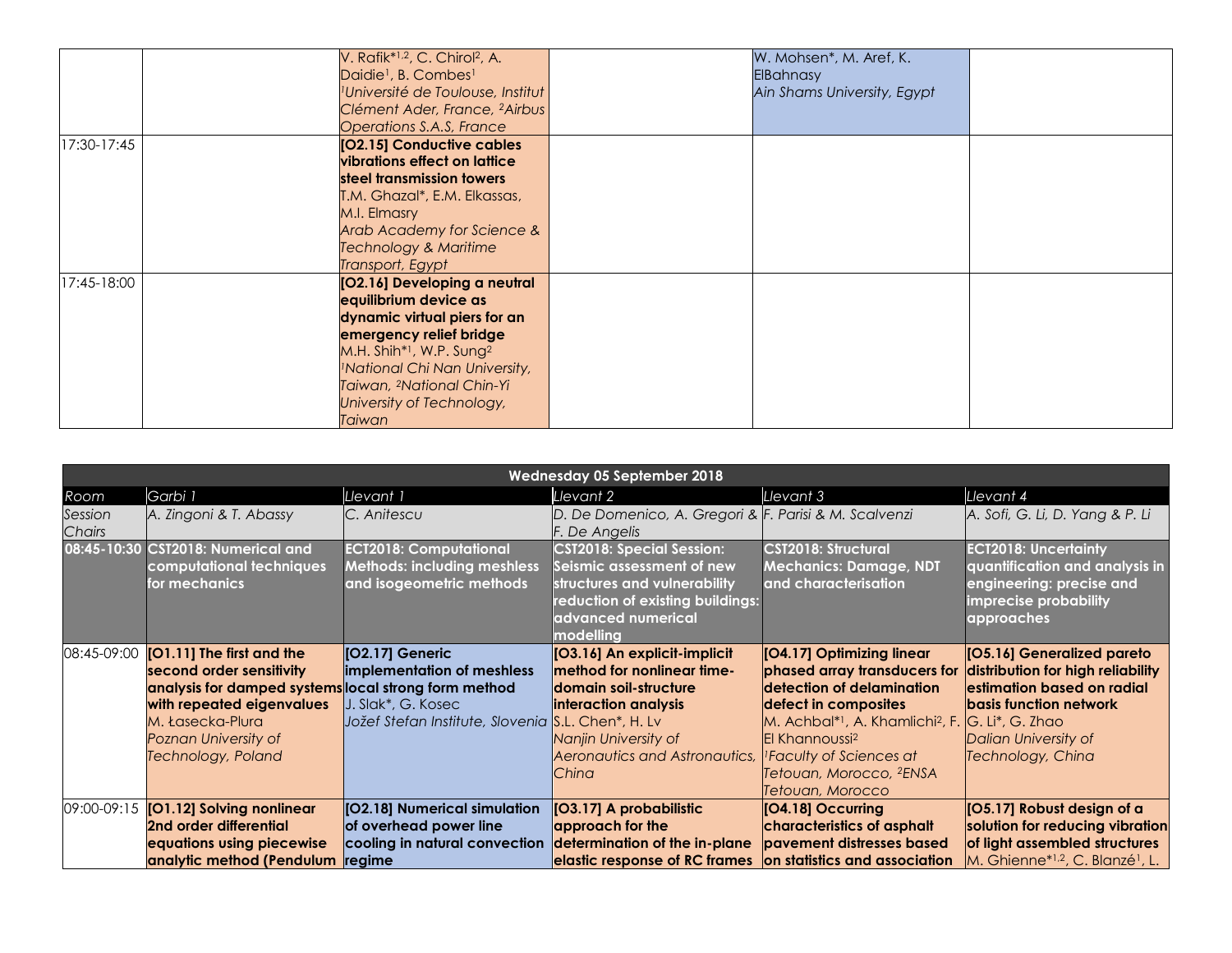| 09:15-09:30 | <b>Equations)</b><br>T. Abassy <sup>1,2</sup><br><b>Prince Sattam Bin Abdulaziz</b><br>Jniversity, Saudi<br>Arabia, <sup>2</sup> Benha University,<br>Egypt<br>[O1.13] A hybrid numerical-<br>analytical approach to the<br>dynamic analysis of helical<br>gear excitations due to<br>varying mesh stiffness<br>M. Zarnekow*, T. Grätsch, F.<br><b>Ihlenburg</b><br>Hamburg University of<br><b>Applied Sciences, Germany</b>                   | G. Kosec, J. Slak*<br>Jozef Stefan Institute, Slovenia stiffening contribution of the<br>[O2.19] Homogenization<br>constrained microscopic<br>displacements for the global- vulnerability of an existing RC<br>local analysis of<br>heterogeneous structures<br>M. Wangermez*1,2, O. Allix <sup>1</sup> , P-<br>A. Guidault <sup>1</sup> , O. Ciobanu <sup>2</sup> , C.<br>$Rey^2$<br><sup>1</sup> LMT Cachan (ENS Paris-<br>Saclay/CNRS/Université Paris-<br>Saclay), France, <sup>2</sup> Safran Tech,<br>France | accounting for the uncertain<br><b>masonry infills</b><br>D. De Domenico, G. Falsone*,<br>R. Laudani<br>University of Messina, Italy<br>[O3.18] Comparing<br>based interface coupling with deterministic and affidabilistic<br>assessment of the seismic<br>building<br>A. Gregori*, M. Angiolilli<br>University of L'Aquila, Italy | rules mining<br>J. Li*, G. Liu, T. Yang, J. Zhou,<br>Y. Zhao<br>Southeast University, China<br>[O4.19] An integrated<br>damage approach for<br>effective modelling of high<br>cycle fatigue in metals<br>A. Soyemi*, B.A. Izzuddin<br>Imperial College London, UK                                                                                                                                                                                                  | Laurent <sup>1</sup><br>Conservatoire National des<br>Arts et Métiers.<br>France, <sup>2</sup> Institut supérieur de<br>mécanique de Paris -<br>Supméca, France<br>[O5.18] Studies of vehicle<br>loading on highway bridges<br>and their reliability<br>Q. Guo <sup>*1</sup> , X. Yang <sup>2</sup> , J. Gong <sup>1</sup><br><sup>1</sup> Dalian University of<br>Technology, China, <sup>2</sup> Ningbo<br>Institute of Technology, China |
|-------------|-------------------------------------------------------------------------------------------------------------------------------------------------------------------------------------------------------------------------------------------------------------------------------------------------------------------------------------------------------------------------------------------------------------------------------------------------|--------------------------------------------------------------------------------------------------------------------------------------------------------------------------------------------------------------------------------------------------------------------------------------------------------------------------------------------------------------------------------------------------------------------------------------------------------------------------------------------------------------------|-------------------------------------------------------------------------------------------------------------------------------------------------------------------------------------------------------------------------------------------------------------------------------------------------------------------------------------|--------------------------------------------------------------------------------------------------------------------------------------------------------------------------------------------------------------------------------------------------------------------------------------------------------------------------------------------------------------------------------------------------------------------------------------------------------------------|---------------------------------------------------------------------------------------------------------------------------------------------------------------------------------------------------------------------------------------------------------------------------------------------------------------------------------------------------------------------------------------------------------------------------------------------|
| 09:30-09:45 | [O1.14] An innovative<br>approach to testing tendons mass matrices using a dual<br>in shear<br>N. Aziz <sup>*1</sup> , A.<br>Mirzaghorbanali <sup>2,1</sup> , G. Yang <sup>1</sup><br>S. Khaleghparast <sup>1</sup> , J.<br>Nemcik <sup>1</sup> , H. Rasekh <sup>3,1</sup><br>University of Wollongong,<br>Australia, <sup>2</sup> University of<br>Southern Queensland,<br>Australia, <sup>3</sup> University of New<br>South Wales, Australia | [O2.20] Isogeometric lumped<br>basis construction and the<br><b>Petrov-Galerkin method</b><br>C. Anitescu* <sup>1</sup> , C. Thanh<br>Nguyen <sup>2</sup> , T. Rabczuk <sup>1</sup> , X.<br>Zhuang <sup>2</sup><br><b>Bauhaus-Universität Weimar,</b><br>Germany, <sup>2</sup> Leibniz Universität<br>Hannover, Germany                                                                                                                                                                                            | [O3.19] Calibration of<br>cohesive elements for<br>modelling the bond between<br>concrete and deformed<br>reinforcement bars<br>S. Alkhawaldeh*, J.A. El-<br>Rimawi, A. Palmeri<br>Loughborough University, UK                                                                                                                      | <b>CST2018: Special Session:</b><br>Computational modelling of<br>progressive collapse<br>[O4.20] Analytical model for<br>multi-hazard resistant<br>prefabricated concrete<br>frame substructures<br>considering earthquake and<br>column removal scenarios<br>K.Q. Lin* <sup>1</sup> , X.Z. Lu <sup>1</sup> , Y. Li <sup>2</sup> , L.P.<br>Ye <sup>1</sup><br><sup>1</sup> Tsinghua University,<br>China, <sup>2</sup> Beijing University of<br>Technology, China | [O5.19] Combining density<br>forecasts for concrete creep<br>prediction under model<br>uncertainty<br>S.S. Jin, S.L. Cha <sup>*</sup> , H.K. Ju<br>Korea Advanced Institute of<br>Science and Technology,<br>Republic of Korea                                                                                                                                                                                                              |
| 09:45-10:00 | [O1.15] On the most<br>appropriate symmetry group isogeometric solvers for<br>for group-theoretic<br>computational schemes in<br>structural mechanics<br>A. Zingoni<br>University of Cape Town,<br>South Africa                                                                                                                                                                                                                                 | [O2.21] Space-time<br>coupled multiphysics: A<br>preliminary study<br>C. Saadé*, S. Lejeunes, D.<br>Eyheramendy, L. Zhang, R.<br>Saad<br>Aix-Marseille University, France Rimawi, A. Palmeri                                                                                                                                                                                                                                                                                                                       | [O3.20] The use of cohesive<br>elements to model the<br>behaviour of reinforced<br>concrete beam-to-column<br>joints under monotonic<br>loading<br>S. Alkhawaldeh*, J.A. El-<br>Loughborough University, UK                                                                                                                         | [O4.21] Performance limit<br>states of reinforced concrete reliability response functions<br>buildings subjected to single-<br>column loss scenarios<br>F. Parisi*, M. Scalvenzi, E.<br><b>Brunesi</b><br>University of Naples, Federico Technology, Poland<br>II, Italy                                                                                                                                                                                           | [O5.20] Lattice dome<br>using analytical integration<br>and finite element method<br>B. Pokusinski*, M. Kaminski<br>Lodz University of<br><b>CST2018-1: Uncertainty</b><br><b>Analysis and Design</b><br><b>Optimization of Structures</b>                                                                                                                                                                                                  |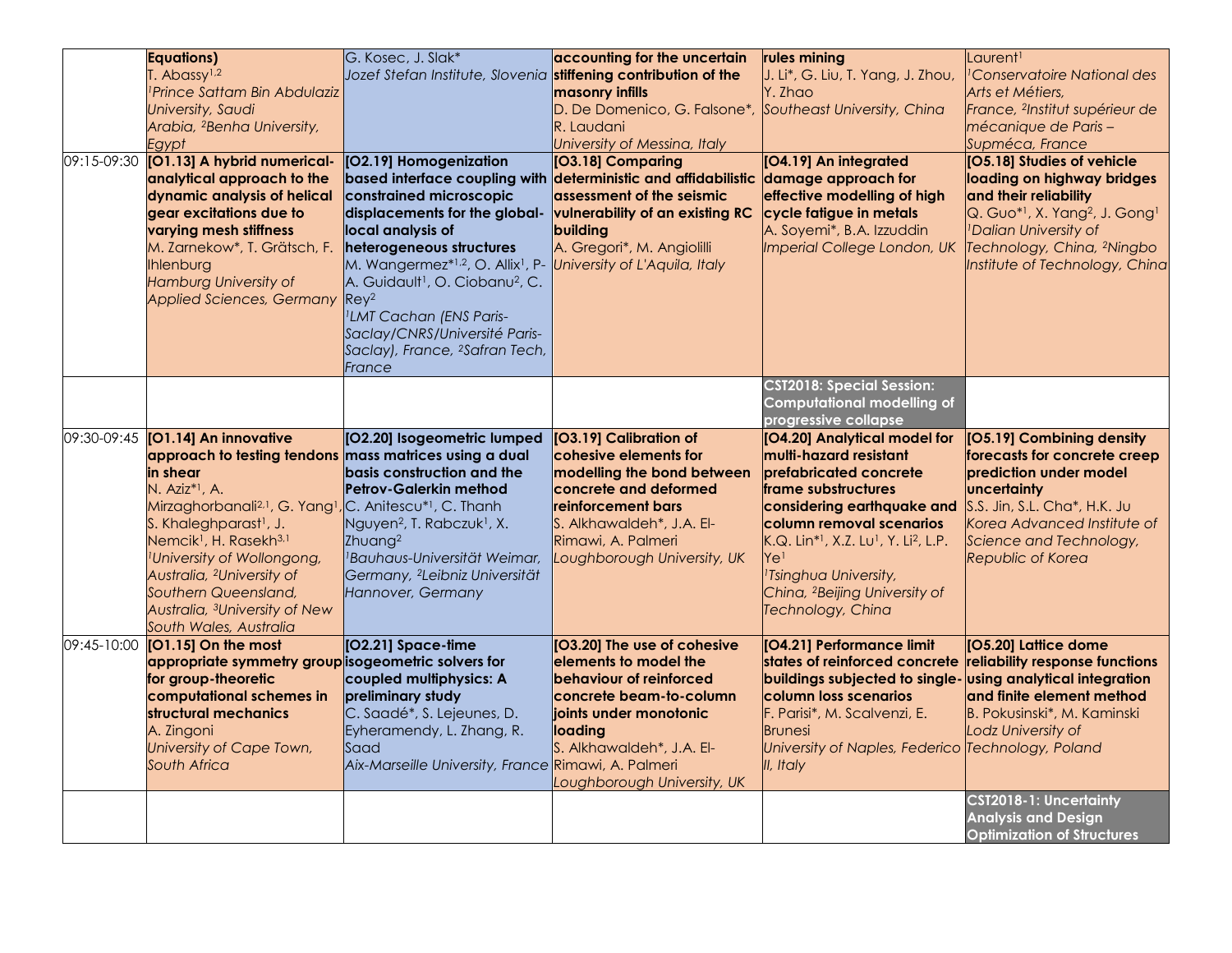|                 |                              | 10:00-10:15 [01.16] Repetitive skeletal                  | [O2.22] Using results on zeros                                           | [O3.21] New methodology to                                                                   | [O4.22] Mitigation of blast                               | [O5.21] A line search method                           |
|-----------------|------------------------------|----------------------------------------------------------|--------------------------------------------------------------------------|----------------------------------------------------------------------------------------------|-----------------------------------------------------------|--------------------------------------------------------|
|                 |                              | structures controlled by                                 | of symmetric polynomials for                                             | generate Roof Design Spectra                                                                 | load risk on reinforced                                   | for non-linear data                                    |
|                 | bracing elements             |                                                          | design comb decimators                                                   | (RDS) directly from Uniform                                                                  | concrete structures                                       | assimilation via random                                |
|                 | G. Nagy Kem                  |                                                          | G. Jovanovic Dolecek                                                     | <b>Hazard Spectra (UHS)</b>                                                                  | considering different                                     | steepest descent                                       |
|                 |                              | Szent István University YMÉK,                            | Institute INAOE, Mexico                                                  | A. Asgarian*, G. McClure                                                                     | structural design alternatives approximations             |                                                        |
|                 | Hungary                      |                                                          |                                                                          | McGill University, Canada                                                                    | M.K. Almustafa*, Y.E. Ibrahim                             | E. D. Nino-Ruiz, C. J. Ardila-                         |
|                 |                              |                                                          |                                                                          |                                                                                              | Prince Sultan University, Saudi Hernández, J. R. Capacho- |                                                        |
|                 |                              |                                                          |                                                                          |                                                                                              | Arabia                                                    | Portilla, J. D. Estrada-                               |
|                 |                              |                                                          |                                                                          |                                                                                              |                                                           | DeLaHoz*                                               |
|                 |                              |                                                          |                                                                          |                                                                                              |                                                           | Universidad del Norte,<br>Colombia                     |
|                 |                              |                                                          | 10:15-10:30 [O1.3] Effectiveness of hybrid [O5.62] Simulation engine for |                                                                                              | [O4.23] Progressive collapse                              | [O5.22] Response statistics of                         |
|                 |                              |                                                          | parallelization of splitting-up on-line Dynamic Stability                |                                                                                              | assessment of gravity-load                                | structures with uncertainties                          |
|                 |                              | conjugate gradient method                                | Assessment                                                               |                                                                                              | designed reinforced                                       | described by imprecise                                 |
|                 | on supercomputers            |                                                          | K. Máslo                                                                 |                                                                                              | concrete buildings through                                | probability density functions                          |
|                 | A. Wakatani                  |                                                          | ČEPS, a.s., Czech Republic                                               |                                                                                              | nonlinear time history                                    | G. Muscolino* <sup>1</sup> , A. Sofi <sup>2</sup> , F. |
|                 |                              | Konan University, Japan                                  |                                                                          |                                                                                              | analysis                                                  | Giunta <sup>1</sup>                                    |
|                 |                              |                                                          |                                                                          |                                                                                              | F. Parisi, E. Brunesi, M.                                 | <sup>1</sup> University of Messina,                    |
|                 |                              |                                                          |                                                                          |                                                                                              | Scalvenzi*                                                | Italy, <sup>2</sup> University Mediterranea            |
|                 |                              |                                                          |                                                                          |                                                                                              | <b>University of Naples, Italy</b>                        | of Reggio Calabria, Italy                              |
|                 |                              | 10:15-10:45 Refreshment Break   Hall Auditorium & Atrium |                                                                          |                                                                                              |                                                           |                                                        |
| Room            | Garbi 1                      |                                                          | Llevant 1                                                                | Llevant 2                                                                                    | Llevant 3                                                 | Llevant 4                                              |
| Session         | A. Eriksson &                |                                                          | W. Habchi & E. Deletombe                                                 | G. Li, D. Yang & P. Li                                                                       | D. Roose & N. Biba                                        | J. Kruis & J. Bai                                      |
| <b>Chairs</b>   | D. Eyheramendy               |                                                          |                                                                          |                                                                                              |                                                           |                                                        |
|                 | 10.45-12.45 Keynote lectures |                                                          | <b>ECT2018: Computational</b>                                            | <b>CST2018: Uncertainty analysis</b>                                                         | <b>ECT2018: Special session:</b>                          | <b>CST2018: Uncertainty and</b>                        |
|                 |                              |                                                          | multiphysics                                                             | and design optimization of                                                                   | Computational modelling of                                | reliability                                            |
|                 |                              |                                                          |                                                                          | <b>structures</b>                                                                            | industrial metal forming                                  |                                                        |
|                 |                              |                                                          |                                                                          |                                                                                              | processes                                                 |                                                        |
| 10:45-11:00     | $10:45-11:15$ [KEY5]         |                                                          | [O2.23] A Schur-complement                                               | [O3.22] Discontinuous                                                                        | [O4.24] Similitude for                                    | [O5.23] Reliability estimation                         |
|                 |                              | <b>Assessment of</b>                                     | method for the reduced order Galerkin-based probability                  |                                                                                              | vibration assisted cold                                   | <b>Using conditional Gaussian</b>                      |
|                 |                              | the reflection-                                          | finite element modeling of                                               | density evolution method for                                                                 | forward extrusion                                         | sub-structuring                                        |
|                 |                              | transmission                                             | transient elastohydrodynamic dynamic reliability analysis of             |                                                                                              | A. Al-tamimi*, R. Darvizeh, K.<br>Davey                   | <b>B.</b> Radhika                                      |
|                 |                              | error for                                                | <b>lubrication problems</b><br>W. Habchi                                 | building structures<br>G.H. Chen*, D.X. Yang                                                 | University of Manchester, UK                              | <b>IIT Tirupati, India</b>                             |
|                 |                              | reciprocal mass<br>Imatrices                             | Lebanese American                                                        | <b>Dalian University of</b>                                                                  |                                                           |                                                        |
|                 |                              | A. Tkachuk,                                              | University, Lebanon                                                      | Technology, China                                                                            |                                                           |                                                        |
|                 |                              | University of                                            |                                                                          |                                                                                              |                                                           |                                                        |
|                 |                              | Stuttgart,                                               |                                                                          |                                                                                              |                                                           |                                                        |
|                 |                              | Germany                                                  |                                                                          |                                                                                              |                                                           |                                                        |
|                 |                              |                                                          |                                                                          |                                                                                              |                                                           | <b>CST2018: Special session:</b>                       |
|                 |                              |                                                          |                                                                          |                                                                                              |                                                           | <b>Degradation of reinforced</b>                       |
|                 |                              |                                                          |                                                                          |                                                                                              |                                                           | concrete elements: From                                |
|                 |                              |                                                          |                                                                          |                                                                                              |                                                           | mathematical modelling to                              |
|                 |                              |                                                          |                                                                          |                                                                                              |                                                           | assessment through structural                          |
| $11:00 - 11:15$ |                              |                                                          | [O2.24] Ensemble probabilistic [O3.23] Dynamic reliability               |                                                                                              | [O4.25] Numerical                                         | [O5.24] Corrosion of steel                             |
|                 |                              |                                                          | forecasting in the microscale                                            | analysis of nonlinear building                                                               | experimentation of global                                 | bars in reinforced concrete                            |
|                 |                              |                                                          | A. Oliver*, L. Mazorra-Aguiar,                                           | structures subject to near-fault finite similitude scaling in die columns: the effect of the |                                                           |                                                        |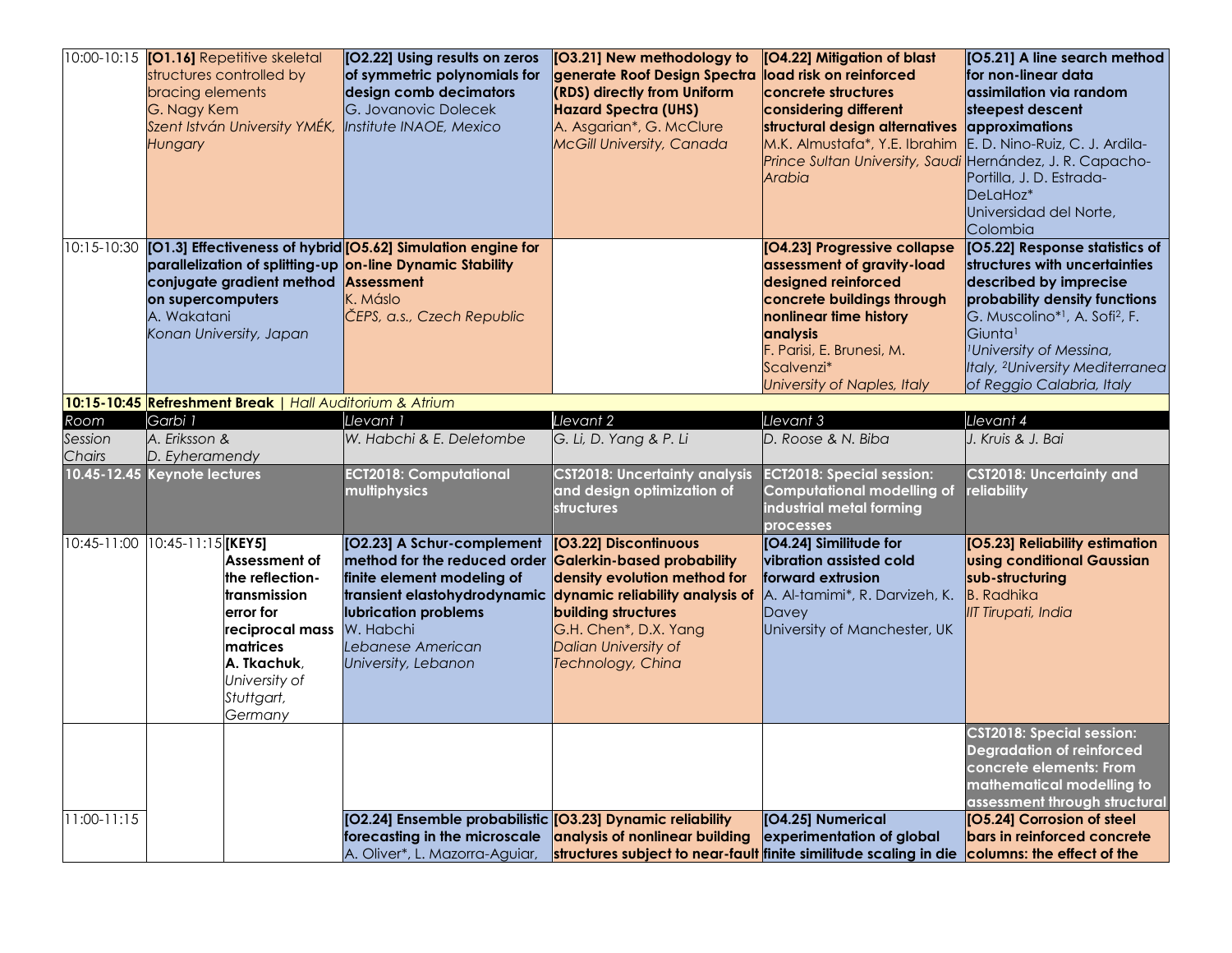|             |                                                                                                                                                                            | E. Rodríguez, G. Montero<br>University of Las Palmas de<br>Gran Canaria, Spain                                                                                                                                                                                                                                                                                              | ground motions<br>D.X. Yang*, G.H. Chen<br>Dalian University of<br>Technology, China                                                                                                                                                                                                                                                                                                                                                                                        | compaction process<br>M. Moghaddam <sup>1</sup> , R.<br>Darvizeh* <sup>2</sup> , K. Davey <sup>2,3</sup> , A.<br>Darvizeh <sup>1</sup><br><sup>1</sup> University of Guilan,<br>Iran, <sup>2</sup> The University of<br>Manchester, UK, <sup>3</sup> University of UK<br>Strathclyde, UK                                           | cover concrete spalling on<br>strength deterioration in<br>axially loaded columns<br>R. Greco <sup>1</sup> , M. Morga <sup>*2</sup><br><sup>1</sup> Technical University of Bari,<br>Italy, <sup>2</sup> Anglia Ruskin University,                                                                                     |
|-------------|----------------------------------------------------------------------------------------------------------------------------------------------------------------------------|-----------------------------------------------------------------------------------------------------------------------------------------------------------------------------------------------------------------------------------------------------------------------------------------------------------------------------------------------------------------------------|-----------------------------------------------------------------------------------------------------------------------------------------------------------------------------------------------------------------------------------------------------------------------------------------------------------------------------------------------------------------------------------------------------------------------------------------------------------------------------|------------------------------------------------------------------------------------------------------------------------------------------------------------------------------------------------------------------------------------------------------------------------------------------------------------------------------------|------------------------------------------------------------------------------------------------------------------------------------------------------------------------------------------------------------------------------------------------------------------------------------------------------------------------|
|             |                                                                                                                                                                            | <b>ECT2018: Crash and impact</b><br>computational mechanics                                                                                                                                                                                                                                                                                                                 |                                                                                                                                                                                                                                                                                                                                                                                                                                                                             |                                                                                                                                                                                                                                                                                                                                    |                                                                                                                                                                                                                                                                                                                        |
|             | 11:15-11:30 11:15-11:45 [KEY6] Strain<br>control of<br>engineering<br>band structures<br>of graphene<br>nanoribbons<br>R. Melnik, Wilfrid<br>Laurier University,<br>Canada | [O2.25] On discontinuous<br>boundary elements in the<br>mechanics of solid bodies<br>loaded by explosion<br>P.P. Prochazka*, M.J. Valek<br>Czech Technical University in<br>Prague, Czech Republic                                                                                                                                                                          | [O3.25] Cohesive discrete<br>element method to simulate<br>Young's modulus variability<br>effect on a natural fibre-<br>reinforced composite<br>performance<br>D. Moukadiri*1, W. Leclerc <sup>1</sup> , M. <i>Iran</i> , <sup>2</sup> The University of<br>Guessasma <sup>1</sup> , F. Druesne <sup>2</sup> , E.<br>Bellenger <sup>1</sup><br><sup>1</sup> University of Picardie Jules<br>Verne, France, <sup>2</sup> University of<br>Technology of Compiègne,<br>France | [O4.26] Strain rate sensitivity<br>in scaling of dynamic<br>structural systems<br>H. Sadeghi <sup>1</sup> , R. Darvizeh <sup>*2</sup> , K. <b>help of electric field</b><br>Davey <sup>2,3</sup> , A. Darvizeh <sup>1</sup><br><sup>1</sup> University of Guilan,<br>Manchester, UK, <sup>3</sup> University of<br>Strathclyde, UK | [O5.25] Numerical modelling<br>of chloride extraction from<br>concrete structures with the<br>J. Kruis*, J. Nemecek<br>Czech Technical University in<br>Prague, Czech Republic                                                                                                                                         |
| 11:30-11:45 |                                                                                                                                                                            | [O2.26] Study and<br>characterization of abrasion<br>phenomena for organic<br>matrix composite and<br>metallic materials in A/C<br>emergency landing situations<br>L. Bigault <sup>1,2</sup> , E. Deletombe*1, Y. <mark>Pellegrino</mark><br>Desplanques <sup>2</sup><br><b>ONERA</b> - The French<br>Aerospace Lab,<br>France, <sup>2</sup> University of Lille,<br>France | [O3.26] Risk-based<br>probabilistic seismic hazard<br>analysis considering<br>parameter uncertainties<br>L. Hofer*, M.A. Zanini, F.<br>Faleschini, K. Toska, C.<br>University of Padova, Italy                                                                                                                                                                                                                                                                              | [O4.27] Elastic-plastic<br>formulation and damage<br>prediction in forming<br>processes with highly<br>localized large strain<br>A. Vlasov <sup>1</sup> , N. Biba*2, s.<br>Stebunov <sup>1</sup><br><sup>1</sup> QuantorForm Ltd,<br>Russia, <sup>2</sup> MICAS Simulations,<br><b>UK</b>                                          | [O5.26] Vulnerability<br>assessment for the reinforced<br>concrete beam exposed to<br>monotonic loading using<br>different damage indexes<br>M. Nasim <sup>*</sup> , S. Setunge<br><b>RMIT, Australia</b>                                                                                                              |
|             |                                                                                                                                                                            |                                                                                                                                                                                                                                                                                                                                                                             |                                                                                                                                                                                                                                                                                                                                                                                                                                                                             |                                                                                                                                                                                                                                                                                                                                    | <b>CST2018: Artificial neural</b>                                                                                                                                                                                                                                                                                      |
|             |                                                                                                                                                                            |                                                                                                                                                                                                                                                                                                                                                                             |                                                                                                                                                                                                                                                                                                                                                                                                                                                                             |                                                                                                                                                                                                                                                                                                                                    | networks in computational<br>mechanics                                                                                                                                                                                                                                                                                 |
|             | 11:45-12:00 11:45-12:15 [KEY7] A nested,<br>concurrent<br>multiscale<br>approach<br>without scale-<br>separation<br>L. Beex,<br>University of                              | [O2.27] The crash analysis of<br>electric multiple unit driver's<br>cab<br>P. Watroba, M. Pawlak*, D.<br><b>Gasiorek</b><br>Silesian University of<br>Technology, Poland                                                                                                                                                                                                    | [O3.27] The conjugate<br>gradient step length<br>adjustment method for<br>calculation of probabilistic<br>performance measure<br>P. Yi*, D. Xie<br>Dalian university of<br>technology, China                                                                                                                                                                                                                                                                                | [O4.28] Investigating<br>macrosegregation and<br>inclusion-front interaction in<br>continuously-cast steel slabs<br>S. Chaube<br>T.R.D.D.C, India                                                                                                                                                                                  | [O5.27] A comparative study<br>of neural network model and<br><b>LOLIMOT</b> for self-compacting<br>concrete containing<br>supplementary cementitious<br><b>Imaterials</b><br>S. Dadsetan <sup>1</sup> , K. Mehrzad <sup>2</sup> , J.<br>Bai* <sup>3</sup> , S. Ataei <sup>2</sup><br><sup>1</sup> Ryerson University, |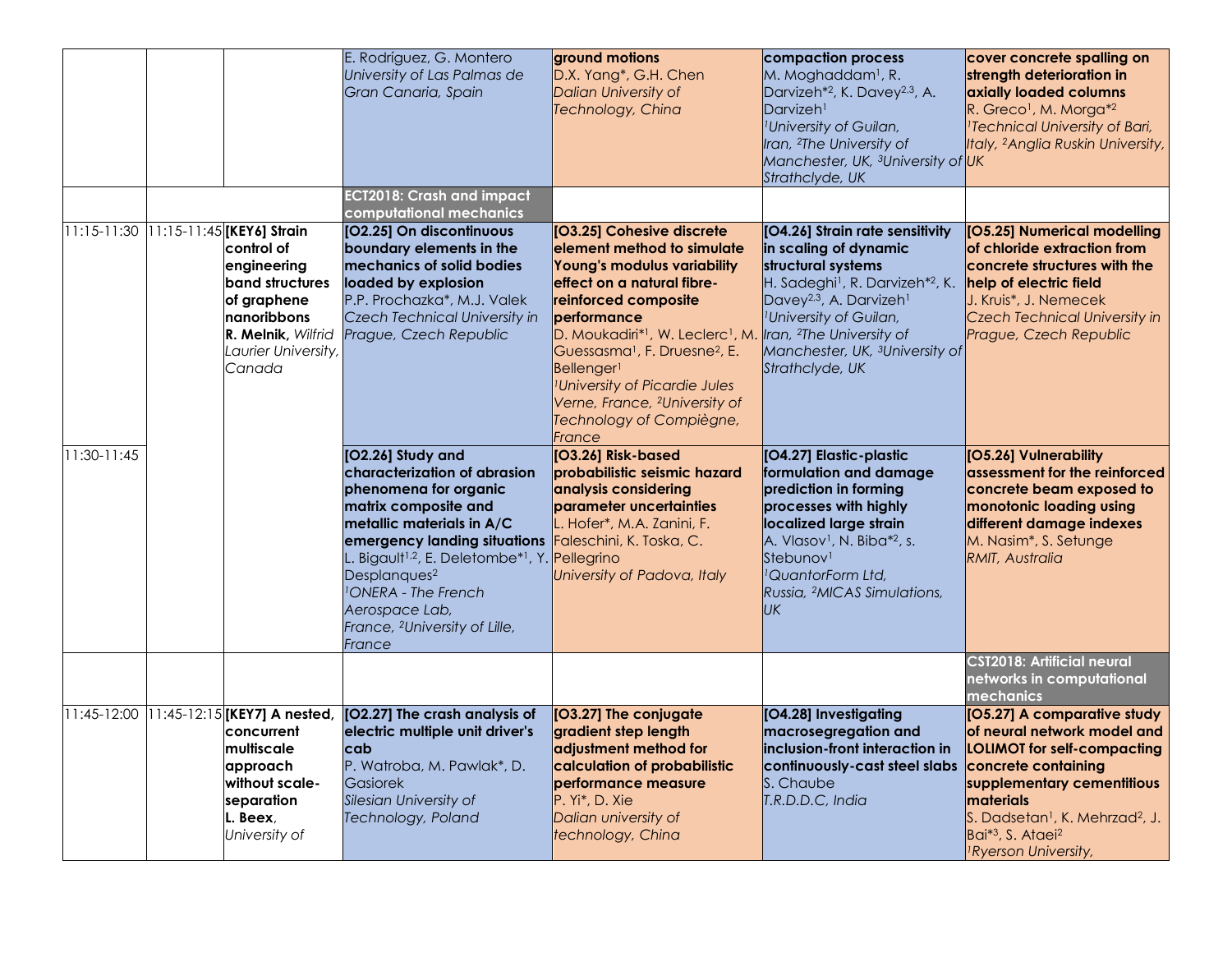|             | Luxembourg,<br>Luxembourg                                                                                                                                                                           |                                                                                                                                                                                                                                                             |                                                                                                                                                                                                              |                                                                                                                                                                                                                                                                                                                                                                                          | Canada, <sup>2</sup> Iran University of<br>Science and Technology,<br>Iran, <sup>3</sup> University of South<br>Wales, UK                                                                                                                                                                                                                                                                                                                                                        |
|-------------|-----------------------------------------------------------------------------------------------------------------------------------------------------------------------------------------------------|-------------------------------------------------------------------------------------------------------------------------------------------------------------------------------------------------------------------------------------------------------------|--------------------------------------------------------------------------------------------------------------------------------------------------------------------------------------------------------------|------------------------------------------------------------------------------------------------------------------------------------------------------------------------------------------------------------------------------------------------------------------------------------------------------------------------------------------------------------------------------------------|----------------------------------------------------------------------------------------------------------------------------------------------------------------------------------------------------------------------------------------------------------------------------------------------------------------------------------------------------------------------------------------------------------------------------------------------------------------------------------|
| 12:00-12:15 |                                                                                                                                                                                                     | [O2.28] Charpy Impact Testing [O3.28] Proper orthogonal<br>Machine in modelling of<br>vehicle frontal crash with<br>street lights<br>W. Danek, M. Pawlak*<br>Silesian University of<br>Technology, Poland                                                   | decomposition-based<br>random function<br>representation for non-<br>stationary stochastic ground<br>motion processes<br>Z.X. LIU*, Z.J. LIU<br>China Three Gorges University, State University, UK<br>China | [O4.29] Approaches to<br>modelling flow forming<br>process<br>B. Krishnamurthy* <sup>1</sup> , O. Bylya <sup>1</sup> ,<br>R. Vasin <sup>2</sup><br><sup>1</sup> University of Strathclyde,<br>UK, <sup>2</sup> Lomonosov Moscow                                                                                                                                                          | [O5.28] Prediction of pile<br>bearing capacity of<br>replacement piles in un-<br>cemented soils based on<br>neural networks approach<br>A. Benali* <sup>1</sup> , A. Bouafia <sup>2</sup> , B.<br>Boukhatem <sup>3</sup> , A. Nechnech <sup>4</sup><br>University of Science and<br><b>Technology Algiers,</b><br>Algeria, <sup>2</sup> University of Khemis<br>Miliana, Algeria, <sup>3</sup> University of<br>Blida, Algeria, <sup>4</sup> University of<br>Sherbrooke, Canada |
|             | <b>CST2018: Special session:</b><br><b>Recent advances on</b><br>vibration-based structural<br>health monitoring of age-old problems<br>masonry buildings<br>Chairs: M. Girardi & G. Milani         | <b>ECT2018: Multiscale splitting</b><br>methods: theory and<br>applications in engineering                                                                                                                                                                  |                                                                                                                                                                                                              |                                                                                                                                                                                                                                                                                                                                                                                          |                                                                                                                                                                                                                                                                                                                                                                                                                                                                                  |
| 12:15-12:30 | through nonlinear analyses<br>by central Italy earthquake<br>in 2016<br>F. Clementi, E. Giordano, A.<br>Ferrante, V. Gazzani*, M.<br>Poiani, S. Lenci<br>Polytechnic University of<br>Marche, Italy | [O3.56] Damage assessment [O2.29] Investigation of static<br>and dynamic behaviour of<br>of five masonry churches hit joint interface in multi-scale<br>finite element models<br>W. Bingyan*, L. Hongjing, S.<br>Guangjun<br>Nanjing Tech University, China |                                                                                                                                                                                                              | [O4.30] Improving<br>mechanical properties of<br>billets made of titanium alloy bond between repair overlay<br>by means of torsion extrusion and concrete substrate using<br>V. Titov*1, N. Zlochevska1, A.<br>Lavrinenkov <sup>1</sup> , N. Biba <sup>2</sup><br><sup>1</sup> Igor Sikorsky Kyiv Polytechnic Hola<br>Institute, Ukraine, <sup>2</sup> MICAS<br>Simulations Ltd, Ukraine | [O5.29] Non-destructive<br>identification of the interlayer<br>artificial intelligence<br>S. Czarnecki*, L. Sadowski, J.<br><b>Wroclaw University of</b><br>Science and Technology,<br>Poland                                                                                                                                                                                                                                                                                    |
| 12:30-12:45 | [O3.57] The NSCD method<br>for dynamic analyses of<br>ancient masonry churches<br>damaged during the last<br>central Italy earthquakes of                                                           |                                                                                                                                                                                                                                                             |                                                                                                                                                                                                              | [O4.31] Dynamic split-and-<br>merge based spatial<br>clustering for efficient multi-<br>scale modelling in metal<br>formina<br>M. Khairullah, J. Gawad, A.                                                                                                                                                                                                                               |                                                                                                                                                                                                                                                                                                                                                                                                                                                                                  |
|             | 2016<br>F. Clementi, A. Ferrante, E.<br>Giordano, M. Poiani*, V.<br>Gazzani, S. Lenci<br>Polytechnic University of<br>Marche, Italy<br>12:45-13:45 Lunch   Noray Restaurant                         |                                                                                                                                                                                                                                                             |                                                                                                                                                                                                              | Van Bael, D. Roose*<br><b>KU Leuven, Belgium</b>                                                                                                                                                                                                                                                                                                                                         |                                                                                                                                                                                                                                                                                                                                                                                                                                                                                  |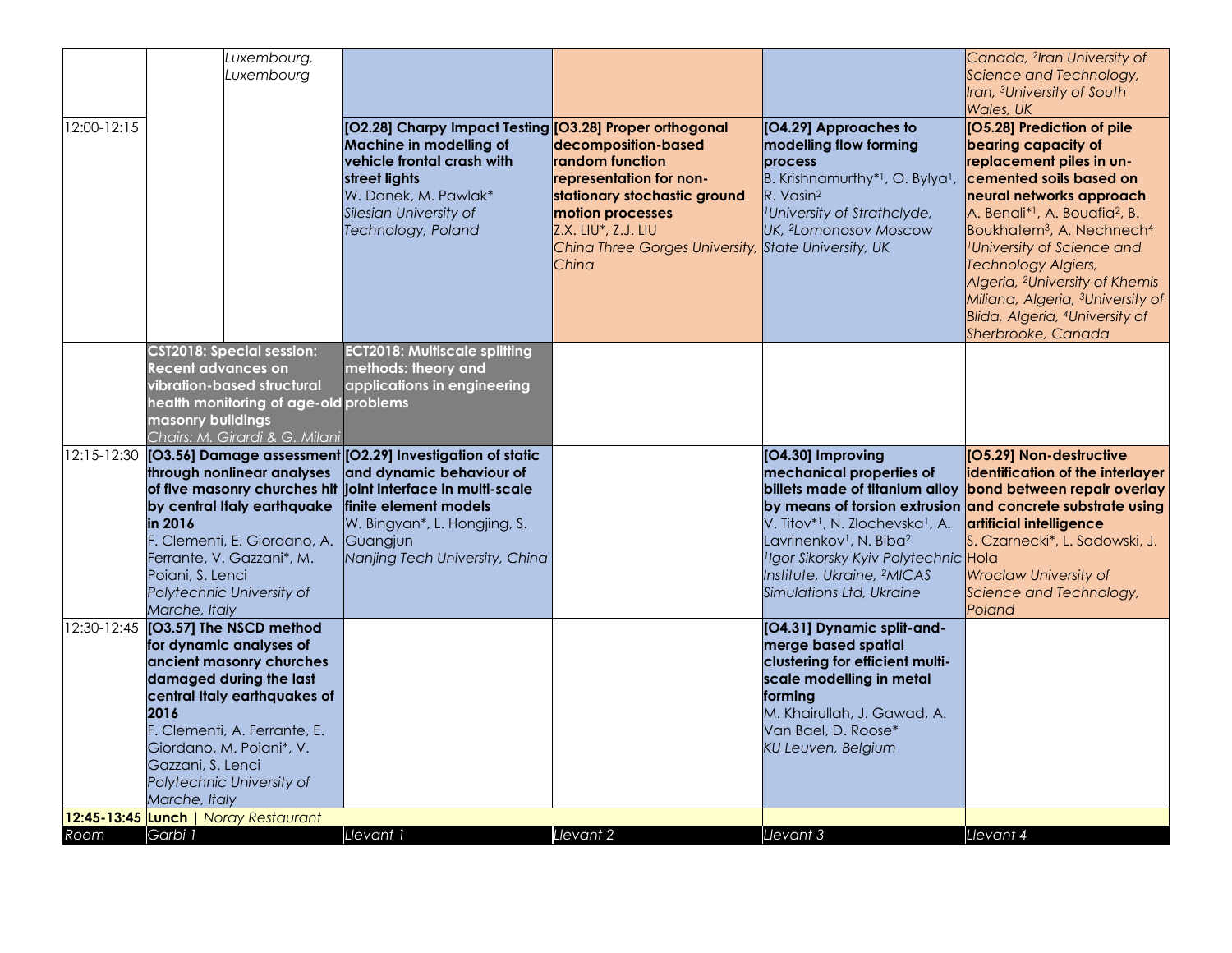| Session<br><b>Chairs</b> | M. Bradford & L.M.C. Simoes F.J. Montans & M. Sejnoha                                                                                                                                                                                                                                                            |                                                                                                                                                                                                                                                                                                                                                                                                                                                                                                                                                                                                                                                                | J. Bull & M. Saka                                                                                                                                                                                          | Z.M. Zondi & A. Eriksson                                                                                                                                                                                                                                                                                                                                                                               | L. Fenu & P. Ivanyi                                                                                                                                                                                                                                                                               |
|--------------------------|------------------------------------------------------------------------------------------------------------------------------------------------------------------------------------------------------------------------------------------------------------------------------------------------------------------|----------------------------------------------------------------------------------------------------------------------------------------------------------------------------------------------------------------------------------------------------------------------------------------------------------------------------------------------------------------------------------------------------------------------------------------------------------------------------------------------------------------------------------------------------------------------------------------------------------------------------------------------------------------|------------------------------------------------------------------------------------------------------------------------------------------------------------------------------------------------------------|--------------------------------------------------------------------------------------------------------------------------------------------------------------------------------------------------------------------------------------------------------------------------------------------------------------------------------------------------------------------------------------------------------|---------------------------------------------------------------------------------------------------------------------------------------------------------------------------------------------------------------------------------------------------------------------------------------------------|
|                          | 13:45-15:45 CST2018: Timber structures                                                                                                                                                                                                                                                                           | <b>ECT2018: Material modelling:</b><br>Timber                                                                                                                                                                                                                                                                                                                                                                                                                                                                                                                                                                                                                  | <b>CST2018: Special session:</b><br><b>Structural computational</b><br>engineering design                                                                                                                  | CST2018: Special session:<br>Computational and nonlinear Engineering design tools<br>dynamics                                                                                                                                                                                                                                                                                                          | <b>ECT2018: Structural</b>                                                                                                                                                                                                                                                                        |
|                          | 13:45-14:00 [O1.17] Computational<br>modelling of glued-in-rod<br>timber joints<br>M.A. Bradford* <sup>1</sup> , A.<br>Hassanieh <sup>1</sup> , H.R. Valipour <sup>1</sup> , R. M. Šejnoha*, J. Sýkora, L.<br>Jockwer <sup>2</sup><br><b>IUNSW Sydney,</b><br>Australia, <sup>2</sup> ETH Zurich,<br>Switzerland | [O2.30] Moisture induced<br>strains in wood -<br>measurements and numerical for wind<br><b>prediction</b><br>Kucíková, Z. Pavlík, J. Pokorný, and Tachnology, USA<br>J. Antoš<br>CTU in Prague, Czech<br>Republic                                                                                                                                                                                                                                                                                                                                                                                                                                              | [O3.29] Database-assisted<br>design of high-rise buildings<br>S. Park, D. Yeo, E. Simiu*<br>National Institute of Standards P.G. Syrimi, E.J.                                                              | [O4.1] Novel devices with<br>negative stiffness elements<br>for seismic isolation of<br>bridges on compliant base<br>Sapountzakis*, C.H.T. Alamir,<br>I.A. Antoniadis<br><b>National Technical University</b><br>of Athens, Greece                                                                                                                                                                     | [O5.31] Parametric vault<br>design tools based on formex<br>digebra<br>P. Sárközi*, P. Iványi, A. B. Széll<br>University of Pécs, Hungary                                                                                                                                                         |
|                          | <b>ECT2018 and CST2018:</b><br><b>Bridge engineering</b>                                                                                                                                                                                                                                                         |                                                                                                                                                                                                                                                                                                                                                                                                                                                                                                                                                                                                                                                                |                                                                                                                                                                                                            |                                                                                                                                                                                                                                                                                                                                                                                                        | <b>ECT2018: Optimization driven</b><br>architectural design of<br>structures                                                                                                                                                                                                                      |
|                          | optimum design of three-<br>dimensional cable stayed<br>bridges subject to<br>earthquakes using active<br>and passive dampers<br>F.L.S. Ferreira, L.M.C. Simões*<br>University of Coimbra,<br>Portugal                                                                                                           | 14:00-14:15 [01.18] Span influence in the [02.31] Bayesian inference as [03.30] The development of<br>a tool for improving the<br>prediction of effective elastic<br>properties of wood<br>T. Janda*, L. Kucíková, J.<br>Vorel, J. Antoš, V. Hrbek, E.<br>Šmídová, M. Šejnoha<br>Czech Technical University in<br>Prague, Czech Republic                                                                                                                                                                                                                                                                                                                       | computer programmes for the seismic isolation of building<br><b>leurocodes</b><br>J.W. Bull<br>Northumbria University, UK                                                                                  | [O4.3] Kdamper concept in<br>structures with soil structure<br>interaction<br>K.A. Kapasakalis, E.J.<br>Sapountzakis*, I.A. Antoniadis<br>National Technical University<br>of Athens, Greece                                                                                                                                                                                                           | [O5.32] Cable load-<br>optimization in a hybrid<br>bending-active structure<br>K. Alexandrou*, M.C. Phocas<br>University of Cyprus, Cyprus                                                                                                                                                        |
|                          |                                                                                                                                                                                                                                                                                                                  | CST2018: Materials,<br>composites and<br>microstructures                                                                                                                                                                                                                                                                                                                                                                                                                                                                                                                                                                                                       |                                                                                                                                                                                                            | <b>CST2018: Buckling and post-</b><br>buckling of structures                                                                                                                                                                                                                                                                                                                                           |                                                                                                                                                                                                                                                                                                   |
|                          | 14:15-14:30 [O1.19] Damage<br>identification of deck type<br>arch bridges using vibration<br>data and computational<br>simulations<br>N. Jayasundara*, D.P.<br>Thambiratnam, T.H.T. Chan<br>Queensland University of<br>Technology, Australia                                                                    | [O2.32] Homogenization-<br>based multiscale evaluation<br>of equivalent mechanical<br>properties of nonwoven<br>carbon-fiber fabric<br>composites<br>H.S. Lee* <sup>1</sup> , C.W. Choi <sup>1,2</sup> , J.W.<br>Jin <sup>3</sup> , M.Y. Huh <sup>1</sup> , S.P. Lee <sup>4</sup> , J.K.<br>Park <sup>1</sup> , K.W. Kang <sup>2</sup><br>Korea Institute of Carbon<br>Convergence Technology,<br>Republic of Korea, <sup>2</sup> Kunsan<br>National University, Republic<br>of Korea, <sup>3</sup> Jeonbuk Institute of<br><b>Automotive Convergence</b><br>Technology, Republic of<br>Korea, <sup>4</sup> lljin Global Co., Ltd,<br><b>Republic of Korea</b> | [O3.31] Optimum design of<br>tied-arch bridges under<br><b>AASHTO LRFD Code Provisions</b><br>using some of recent<br>metaheuristic algorithms<br>M. A.Latif*, M.P. Saka<br>University of Bahrain, Bahrain | [O4.32] Buckling under tensile [O5.33] Curved pedestrian<br>dead load, effects of the<br>constraint's curvature and<br>multiple bifurcations<br>D. Misseroni* <sup>1</sup> , D. Bigoni <sup>1</sup> , G.<br>Noselli <sup>2</sup><br>'DICAM, University of Trento,<br>Italy, <sup>2</sup> SISSA-International<br>School for Advanced Studies, Italy, <sup>2</sup> University of Fuzhou,<br><b>Italy</b> | bridge supported by an<br>optimised anticlastic grid-<br>shell<br>L. Fenu <sup>*1</sup> , E. Congiu <sup>1</sup> , B.<br>Briseghella <sup>2</sup> , G. Carlo<br>Marano <sup>2</sup><br><sup>1</sup> University of Cagliari,<br>Italy, <sup>3</sup> Technical University of<br><b>Bari</b> , Italy |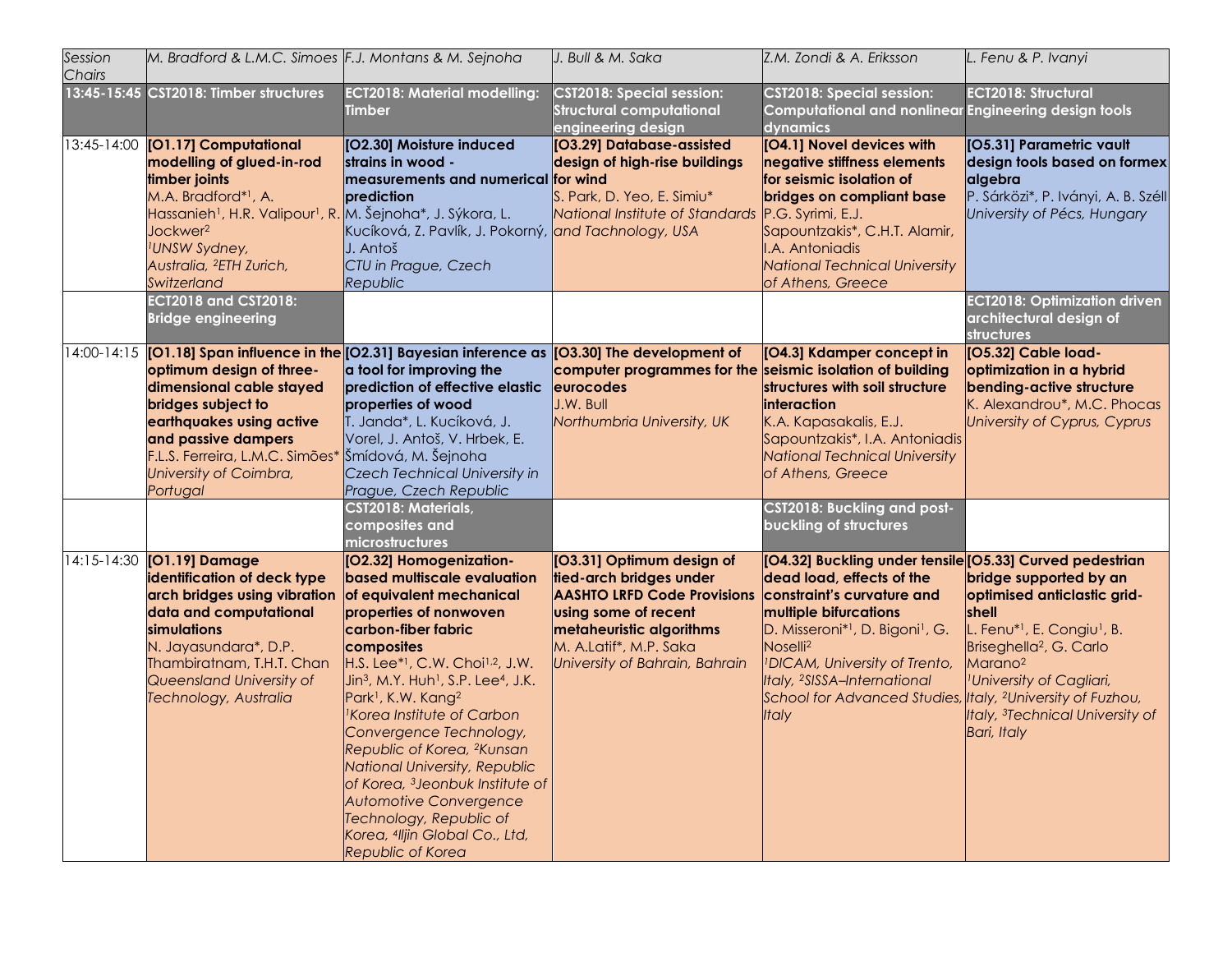| Room                     | Garbi 1                                                                                                                                                                                                                                                                                                                                                                                                                                                                      | Llevant 1                                                                                                                                                                                                                                                                                                                                                                                                                                                                                                                                                                    | Llevant 2                                                                                                                                                                                                                                                                                                                                                                                                  | Llevant 3                                                                                                                                                                                                                                                                                                                                                                                                 | Llevant 4                                                                                                                                                                     |
|--------------------------|------------------------------------------------------------------------------------------------------------------------------------------------------------------------------------------------------------------------------------------------------------------------------------------------------------------------------------------------------------------------------------------------------------------------------------------------------------------------------|------------------------------------------------------------------------------------------------------------------------------------------------------------------------------------------------------------------------------------------------------------------------------------------------------------------------------------------------------------------------------------------------------------------------------------------------------------------------------------------------------------------------------------------------------------------------------|------------------------------------------------------------------------------------------------------------------------------------------------------------------------------------------------------------------------------------------------------------------------------------------------------------------------------------------------------------------------------------------------------------|-----------------------------------------------------------------------------------------------------------------------------------------------------------------------------------------------------------------------------------------------------------------------------------------------------------------------------------------------------------------------------------------------------------|-------------------------------------------------------------------------------------------------------------------------------------------------------------------------------|
| Session<br><b>Chairs</b> | M. Bradford & L.M.C. Simoes F.J. Montans & M. Sejnoha                                                                                                                                                                                                                                                                                                                                                                                                                        |                                                                                                                                                                                                                                                                                                                                                                                                                                                                                                                                                                              | J. Bull & M. Saka                                                                                                                                                                                                                                                                                                                                                                                          | Z.M. Zondi & A. Eriksson                                                                                                                                                                                                                                                                                                                                                                                  | L. Fenu & P. Ivanyi                                                                                                                                                           |
|                          | <b>ECT2018 and CST2018:</b><br><b>Bridge engineering</b>                                                                                                                                                                                                                                                                                                                                                                                                                     | CST2018: Materials,<br>composites and<br>microstructures                                                                                                                                                                                                                                                                                                                                                                                                                                                                                                                     | <b>CST2018: Special session:</b><br><b>Structural computational</b><br>engineering design                                                                                                                                                                                                                                                                                                                  | <b>CST2018: Buckling and post-</b><br>buckling of structures                                                                                                                                                                                                                                                                                                                                              | <b>CST2018: Special session:</b><br><b>Optimization driven</b><br>architectural design of<br>structures                                                                       |
|                          | 14:30-14:45 [01.20] Hydrodynamic<br>analysis of a long span<br>cable-stayed bridges with<br>floating towers<br>S. Kim <sup>*1</sup> , M.S. Jang <sup>2</sup> , Y.W.<br>Lee <sup>2</sup> , S. Min <sup>1</sup> , D.H. Won <sup>2</sup> , Y.J.<br>Kang <sup>2</sup><br><sup>1</sup> Daejeon University,<br>Republic of Korea, <sup>2</sup> Korea<br>University, Republic of<br>Korea, <sup>3</sup> Korea Institute of<br>Ocean Science and<br>Technology, Republic of<br>Korea | [O2.33] A study on equivalent<br>mechanical properties and<br>electric conductivity<br>prediction of intermediate<br>material by weight change of<br>carbon nanotubes using<br>homogenization method<br>J.W. Jin*1, C.W. Choi <sup>2</sup> , H.S.<br>Lee <sup>3</sup> , K.W. Kang <sup>2</sup><br><sup>1</sup> Jeonbuk Institute of<br><b>Automotive Convergence</b><br>Technology, Republic of<br>Korea, <sup>2</sup> Kunsan National<br>University, Republic of<br>Korea, <sup>3</sup> Korea Institute of<br><b>Carbon Convergence</b><br>Technology, Republic of<br>Korea | [O3.32] Digital workflows for<br>structural design optimization<br>and rapid conceptualization<br>E.P.G. Bruun <sup>*</sup> , S. Cerri, D. de<br>Konina<br>Arup Canada Inc., Canada                                                                                                                                                                                                                        | [O4.33] Nonlinear buckling<br>analysis of single-layer<br>graphene sheets by the<br>molecular mechanics<br>method<br>S.N. Korobeynikov* <sup>1,2</sup> , V.V.<br>Alyokhin <sup>1</sup> , A.V. Babichev <sup>3</sup><br>'Lavrentyev Institute of<br>Hydrodynamics,<br>Russia, <sup>2</sup> Novosibirsk State<br>University, Russia, <sup>3</sup> Sobolev<br>Institute of Geology and<br>Mineralogy, Russia | [O5.34] Deep learning<br>assisted topology<br>optimization<br>N.A. Kallioras*, G. Kazakis,<br>N.D. Lagaros<br>National Technical University<br>of Athens, Greece              |
|                          | 14:45-15:00 [O1.21] Probabilistic<br>modelling of spectrum stress modelling and analysis of<br>range for fatigue analysis of<br>a crane bridge<br>P. Lehner <sup>1</sup> , M. Krejsa* <sup>1</sup> , V.<br>Krivy <sup>1</sup> , P. Parenica <sup>1</sup> , J.<br>Brozovsky <sup>1</sup> , J. Kozak <sup>2</sup><br>VSB-Technical University of<br>Ostrava, Czech<br>Republic, <sup>2</sup> Vitkovice<br><b>Machinery Limited, Czech</b><br>Republic                          | [O2.34] Stochastic multiscale<br>multi-phase composite<br>materials using many random<br>parameters<br>N. Takano<br>Keio University, Japan                                                                                                                                                                                                                                                                                                                                                                                                                                   | [O3.33] A machine learning-<br>based approach to the<br>$preliminary design of high-risk$ $A. Eriksson$<br>buildings<br>A. Rajbhandari <sup>1</sup> , N. Anwar <sup>*1</sup> , J. Technology, Sweden<br>Castillo <sup>1</sup> , F. Najam <sup>2</sup><br><sup>1</sup> Asian Institute of Technology<br>(AIT), Thailand, <sup>2</sup> National<br>University of Sciences and<br>Technology (NUST), Pakistan | [O4.34] Constrained stability<br>of structures<br><b>KTH Royal Institute of</b>                                                                                                                                                                                                                                                                                                                           | [O5.35] Conceptual design<br>by means of topology<br>optimization<br>S. Sotiropoulos*, G. Kazakis, N.<br>Lagaros<br><b>National Technical University</b><br>of Athens, Greece |
|                          | <b>CST2018: Railway</b><br>technology                                                                                                                                                                                                                                                                                                                                                                                                                                        |                                                                                                                                                                                                                                                                                                                                                                                                                                                                                                                                                                              |                                                                                                                                                                                                                                                                                                                                                                                                            | <b>ECT2018 and CST2018: Bio-</b><br>mechanics                                                                                                                                                                                                                                                                                                                                                             |                                                                                                                                                                               |
|                          | 15:00-15:15 [O1.22] Analysis of<br>bifurcation and chaos of<br>high-speed railway vehicle<br>Y. Yan*, J. Zeng, L. Wei, C.H.<br>Huang<br>Southwest Jiaotong<br>University, China                                                                                                                                                                                                                                                                                              | [O2.35] A microstructure-<br>based WYPIWYG constitutive<br>model for soft materials<br>J.M. Benitez, F.J. Montáns*<br>Universidad Politecnica de<br>Madrid, Spain                                                                                                                                                                                                                                                                                                                                                                                                            | [O3.34] Buckling assessment<br>of portal frames through<br>overall imperfection method<br>G. László*, F. Papp, M.R. Majid brain biomechanical<br>Széchenyi István University,<br><b>Hungary</b>                                                                                                                                                                                                            | [O4.35] Data mining the<br>effects of testing conditions<br>and specimen properties on<br>properties under high strain<br>rate compression<br>F. Crawford <sup>1,2</sup> , O. Abuomar <sup>*3</sup> , Mousavian1<br>R. Prabhu <sup>1,2</sup>                                                                                                                                                              | [O5.36] A digital tool to<br>design structurally feasible<br>semi-circular masonry<br>arches composed of<br>interlocking blocks<br>C. Casapulla*1, E.                         |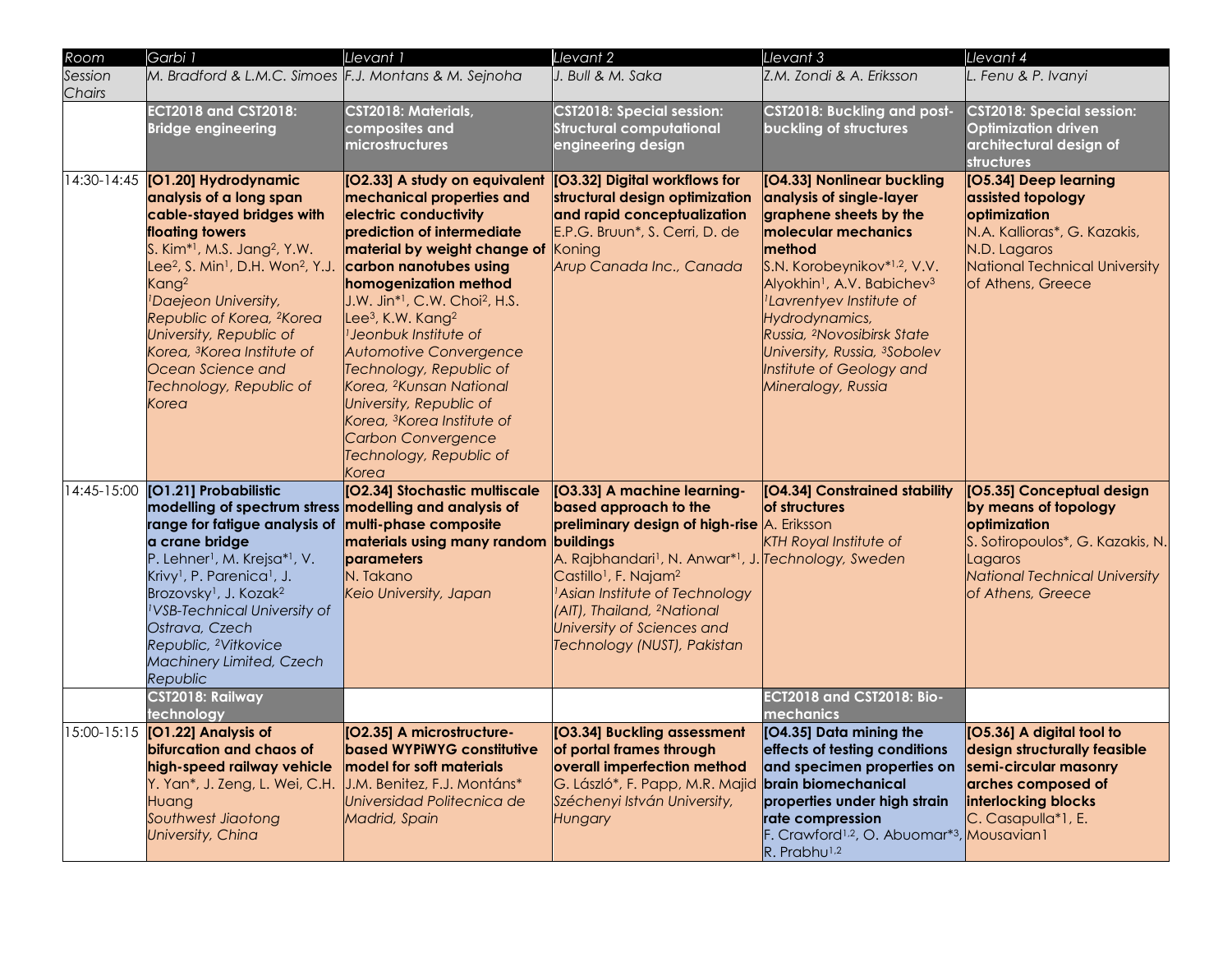|                           |                                                                                                                                                                                                                                                                                                         |                                                                                                                                                                                                                                                                                                                                                                                                                                               |                                                                                                                                                                                                                                                                             | <sup>1</sup> Department of Agricultural<br>and Biological Engineering,<br>USA, <sup>2</sup> Center for Advanced<br>Vehicular Systems,<br>USA, <sup>3</sup> Coastal Carolina<br>University, USA                                                                                                                                                                                                                                                                          | <b>1University of Naples</b><br>Federico II, Italy, 2Iran<br>University of Science and<br>Technology, Iran                                                                                                                                                                                                           |
|---------------------------|---------------------------------------------------------------------------------------------------------------------------------------------------------------------------------------------------------------------------------------------------------------------------------------------------------|-----------------------------------------------------------------------------------------------------------------------------------------------------------------------------------------------------------------------------------------------------------------------------------------------------------------------------------------------------------------------------------------------------------------------------------------------|-----------------------------------------------------------------------------------------------------------------------------------------------------------------------------------------------------------------------------------------------------------------------------|-------------------------------------------------------------------------------------------------------------------------------------------------------------------------------------------------------------------------------------------------------------------------------------------------------------------------------------------------------------------------------------------------------------------------------------------------------------------------|----------------------------------------------------------------------------------------------------------------------------------------------------------------------------------------------------------------------------------------------------------------------------------------------------------------------|
|                           | CST2018: Modelling and<br><b>Analysis of Beams</b>                                                                                                                                                                                                                                                      |                                                                                                                                                                                                                                                                                                                                                                                                                                               |                                                                                                                                                                                                                                                                             |                                                                                                                                                                                                                                                                                                                                                                                                                                                                         |                                                                                                                                                                                                                                                                                                                      |
| 15:15-15:30               | [O1.42] A general higher<br>order beam model<br>R.F. "Vieira"*, F.B. "Virtuoso"<br>Instituto Superior Técnico -<br>Universidade de Lisboa,<br>Portugal                                                                                                                                                  | [O2.36] Shape and topology<br>optimization of inclusions in<br>periodic material<br>microstructures with control<br>over the micro-stress<br>distribution<br>P.G. Coelho <sup>*1</sup> , D.B. Palma <sup>1</sup> ,<br>D.M. Negrão <sup>1</sup> , J.M. Guedes <sup>2</sup> ,<br>H.C. Rodrigues <sup>2</sup> , J.B. Cardoso <sup>1</sup><br><sup>1</sup> NOVA University of Lisbon,<br>Portugal, <sup>2</sup> University of Lisbon,<br>Portugal | [O3.35] Structural<br>development for solar-<br>powered HALE UAV<br>T.U. Kim <sup>*</sup> , S.J. Kim, J.W. Shin,<br>S.W. Lee<br>Korea Aerospace Research<br>Institute, Republic of Korea                                                                                    | [04.36] Implementation of an [05.37] A digital tool to<br>external fixator in knee<br>arthrodesis - a numerical<br><b>evaluation</b><br>L.R. Roseiro* <sup>1,2</sup> , M.A.N. Neto <sup>1</sup><br>M.S. Samarra <sup>1</sup> , A.B.A.<br>Amaro <sup>1</sup> , A.G. Garruço <sup>3</sup><br>University of Coimbra,<br>Portugal, <sup>2</sup> Polytechnic<br>Institute of Coimbra,<br>Portugal, <sup>3</sup> Centro Hospitalar<br>e Universitário de Coimbra,<br>Portugal | design structurally feasible<br>hemispherical masonry<br>domes composed of<br>interlocking blocks<br>E. Mousavian* <sup>1</sup> , C.<br>Casapulla <sup>1</sup><br><sup>1</sup> Iran University of Science<br>and Technology,<br>Iran, <sup>2</sup> University of Naples<br>Federico II, Italy                        |
|                           |                                                                                                                                                                                                                                                                                                         |                                                                                                                                                                                                                                                                                                                                                                                                                                               | <b>CST2018: Application of finite</b><br>element methods                                                                                                                                                                                                                    | <b>Fluid Structure Interaction</b>                                                                                                                                                                                                                                                                                                                                                                                                                                      |                                                                                                                                                                                                                                                                                                                      |
|                           | 15:30-15:45 [O1.43] Beam-column<br>analysis - Effects of residual<br>stresses and geometric<br><b>imperfections</b><br>P. Melo*, R. Vieira, F. Virtuoso Pomaro, V.A. Salomoni, C.<br><b>Technical University of</b><br>Lisbon, Portugal                                                                 | [O2.66] A non-local elasto-<br>plastic-damaged formulation<br>for frictional materials<br>G. Mazzucco, G. Xotta*, B.<br>Majorana<br>University of Padova, Italy                                                                                                                                                                                                                                                                               | [O2.65] Effect of a central<br>square hole on stress-<br>concentration in an open<br>cylindrical composite panel<br>subjected to uniform axial<br>tension loading<br>G.A. Abu-Farsakh*, S.R. Al-<br><b>Rousan</b><br>Jordan University of Science<br>and Technology, Jordan | [O4.37] Application of SPH-FE [O5.38] Curved pedestrian<br><b>Imethod for fluid-structure</b><br>interaction using immersed<br>boundary method<br>F. Kalateh*, A. Koosheh<br>University of Tabriz, Iran                                                                                                                                                                                                                                                                 | bridge supported by an<br>optimised anticlastic grid-<br>shell<br>L. Fenu* <sup>1</sup> , E. Congiu <sup>1</sup> , B.<br>Briseghella <sup>2</sup> , G.C. Marano <sup>2,3</sup><br>University of Cagliari,<br>Italy, <sup>2</sup> University of Fuzhou,<br>China, <sup>3</sup> Technical University<br>of Bari, Italy |
|                           | 15:45-16:15 Refreshment Break   Hall Auditorium & Atrium                                                                                                                                                                                                                                                |                                                                                                                                                                                                                                                                                                                                                                                                                                               | Llevant 2                                                                                                                                                                                                                                                                   |                                                                                                                                                                                                                                                                                                                                                                                                                                                                         | Llevant 4                                                                                                                                                                                                                                                                                                            |
| Room<br>Session<br>Chairs | Garbi 1<br>V.Dias da Silva                                                                                                                                                                                                                                                                              | Llevant 1<br>E. Rohan & F.J. Montans                                                                                                                                                                                                                                                                                                                                                                                                          | P. Ivanyi & T. Fukui                                                                                                                                                                                                                                                        | Llevant 3<br>B. Izzuddin & M. Girardi                                                                                                                                                                                                                                                                                                                                                                                                                                   | M. Zawidzki & G. Pavone                                                                                                                                                                                                                                                                                              |
|                           | 16:00-18:15 CST2018: Modelling and<br>simulation for engineering<br>design                                                                                                                                                                                                                              | <b>CST2018: Materials,</b><br>composites and<br>microstructures                                                                                                                                                                                                                                                                                                                                                                               | <b>ECT2018 and CST2018:</b><br><b>Computational fluid dynamics</b>                                                                                                                                                                                                          | <b>ECT2018: Finite element</b><br>techniques                                                                                                                                                                                                                                                                                                                                                                                                                            | <b>ECT2018: Engineering</b><br>modelling, design and<br>optimisation                                                                                                                                                                                                                                                 |
|                           | 16:15-16:30 [O1.23] Kinematic simulation [O2.37] Development of<br>of angulated scissor<br><b>structures</b><br>H. Zieneldin <sup>*1</sup> , E. Elkordi <sup>1</sup> , M.<br>Elkatt <sup>1</sup> , N. Elshabasy <sup>2</sup><br><sup>1</sup> Alexandria University,<br>Egypt, <sup>2</sup> Consolidated | hybrid model based on<br>Lattice Boltzmann Method and stationary and rotating<br>Cellular Automata devoted for columns in zero gravity<br>phase transformation -<br>simulation of transformation<br>controlled by diffusion                                                                                                                                                                                                                   | [O3.36] Bubble Population<br><b>Balance Modelling for</b><br>Y. Alhendal*, A. Turan<br>Public Authority for Applied                                                                                                                                                         | [O4.38] Parametric study on<br>the vibration characteristics<br>of bias ply autorikshaw tyres<br>S. Patil*, L. Biddappa, S.<br>Nagesh<br>PES University, India                                                                                                                                                                                                                                                                                                          | [O5.39] Comparison of<br>different multi-objective<br>evolutionary algorithms<br>applied to benchmark<br>problems<br>C. Lucia De Pascalis*, T.                                                                                                                                                                       |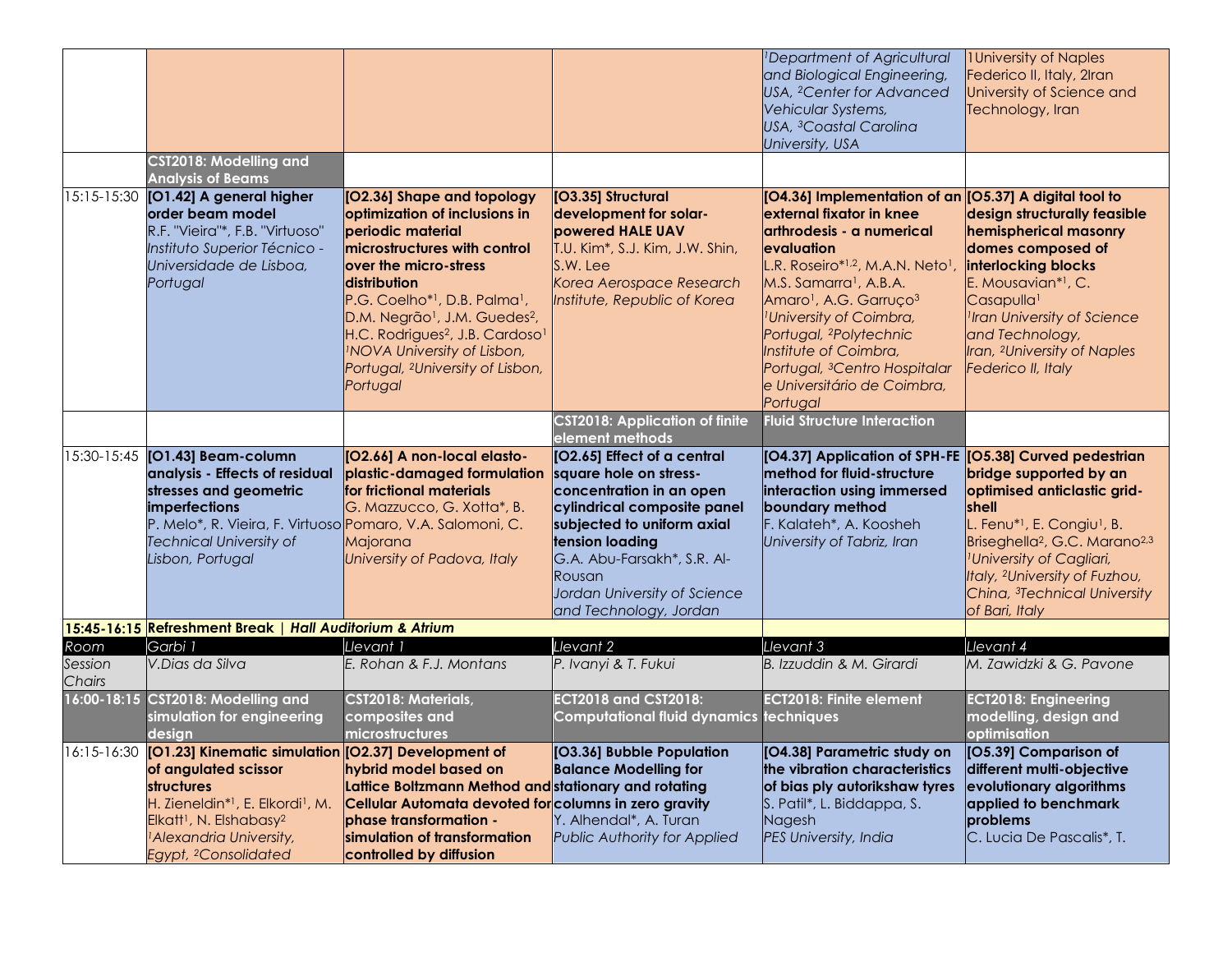|                            | Contractor Company,<br>Qatar                                                                                                                                                                                                                                                                                                                                                                                                                                 | Ł. Łach*, D. Svyetlichnyy, J.<br><b>Nowak</b><br><b>AGH University of Science and</b><br>Technology, Poland                                                                                                                                                                                                                                                          | Education and Training,<br>Kuwait                                                                                                                                                                                                                                                                                                                                                                         |                                                                                                                                                                                                                                                                                                                                                                                                                                                                                                                                                                                                                                                                                                                                               | Donateo, A. Ficarella<br>University of Salento, Italy                                                                                                                                                                                                                                                                                         |
|----------------------------|--------------------------------------------------------------------------------------------------------------------------------------------------------------------------------------------------------------------------------------------------------------------------------------------------------------------------------------------------------------------------------------------------------------------------------------------------------------|----------------------------------------------------------------------------------------------------------------------------------------------------------------------------------------------------------------------------------------------------------------------------------------------------------------------------------------------------------------------|-----------------------------------------------------------------------------------------------------------------------------------------------------------------------------------------------------------------------------------------------------------------------------------------------------------------------------------------------------------------------------------------------------------|-----------------------------------------------------------------------------------------------------------------------------------------------------------------------------------------------------------------------------------------------------------------------------------------------------------------------------------------------------------------------------------------------------------------------------------------------------------------------------------------------------------------------------------------------------------------------------------------------------------------------------------------------------------------------------------------------------------------------------------------------|-----------------------------------------------------------------------------------------------------------------------------------------------------------------------------------------------------------------------------------------------------------------------------------------------------------------------------------------------|
| 16:30-16:45<br>16:45-17:00 | [O1.24] Analysis of tensile<br>force on mooring lines for a<br>submerged floating tunnel<br>(SFT)<br>G.J. Kim <sup>*</sup> , H.G. Kwak<br>Korea Advanced Institute of R. Cimrman<br>Science and Technology,<br>Republic of Korea<br>[01.25] On the performance [02.39] A computational<br>rolling on different types of<br>runway<br>N. Arif*, I. Rosu, F. Lebon, H.L. Universidad Politécnica de<br>Elias-Birembeaux<br>Aix-Marseille University,<br>France | [O2.38] Homogenization of<br>large deforming porous<br>materials with contact in the<br>microstructure<br>E. Rohan*, V. Lukeš, J. Heczko, <sup> </sup> LEPL G. Tsulukidze Mining<br>University of West Bohemia,<br>Czech Republic<br>of light aircraft landing gears algorithm for cyclic plasticity<br>at large strains<br>M. Zhang, F.J. Montáns*<br>Madrid, Spain | [O3.37] Piston effect analysis<br>for the metro ventilation<br>O.A. Lanchava* <sup>1,2</sup> , G.C.<br>Nozadze <sup>1</sup><br>Institute, Georgia, <sup>2</sup> Georgian<br>Technical University, Georgia<br>[O3.38] Numerical study on<br>the inertial effects of particles<br>on the rheology of a<br>suspension<br>T. Fukui*, M. Kawaguchi, K.<br>Morinishi<br>Kyoto Institute of Technology,<br>Japan | [O4.39] Laser scanning-<br>based 3D modeling for<br>structural analysis of the spire V-Expander tensegrity cells<br>of the Senlis cathedral<br>R. Rolin*, E. Antaluca, J-L.<br>Antaluca, F. Lamarque<br>University of Technology of<br>Compiègne, France<br>[O4.40] Numerical modeling<br>of elastic properties of bi-<br>layer thin films measured by<br>bulge test<br>H. A. Tinoco* <sup>1</sup> , J. Holzer <sup>1</sup> , T.<br>Pikálek <sup>1</sup> , T. Fort <sup>1</sup> , J. Sobota <sup>1</sup> , Z.<br><b>Buchta</b> <sup>1</sup><br><sup>1</sup> Brno University of<br>Technology, Czech<br>Republic, <sup>2</sup> Czech Academy<br>of Sciences, Czech<br>Republic, <sup>3</sup> Universidad<br>Autónoma de Manizales,<br>Colombia | [O5.40] Parametric analysis of<br>the self-stress for innovative<br>A. Fraddosio, G. Pavone*, M.<br>Daniele Piccioni<br>Politecnico di Bari, Italy<br>[O5.41] The ideal house -<br>approach for the assessment multicriterial optimization of a<br>single family house<br>M. Zawidzki*, J. Szklarski<br>Polish Academy of Sciences,<br>Poland |
| Room                       | Garbi 1                                                                                                                                                                                                                                                                                                                                                                                                                                                      | Llevant 1                                                                                                                                                                                                                                                                                                                                                            | Llevant 2                                                                                                                                                                                                                                                                                                                                                                                                 | Llevant 3                                                                                                                                                                                                                                                                                                                                                                                                                                                                                                                                                                                                                                                                                                                                     | Llevant 4                                                                                                                                                                                                                                                                                                                                     |
| Session<br>Chairs          | V.Dias da Silva                                                                                                                                                                                                                                                                                                                                                                                                                                              | E. Rohan & F.J. Montans                                                                                                                                                                                                                                                                                                                                              | P. Ivanyi & T. Fukui                                                                                                                                                                                                                                                                                                                                                                                      | B. Izzuddin & M. Girardi                                                                                                                                                                                                                                                                                                                                                                                                                                                                                                                                                                                                                                                                                                                      | M. Zawidzki & G. Pavone                                                                                                                                                                                                                                                                                                                       |
|                            | ECT2018 and CST2018: Shell<br>and plate structures:<br><b>Analysis and design</b>                                                                                                                                                                                                                                                                                                                                                                            |                                                                                                                                                                                                                                                                                                                                                                      |                                                                                                                                                                                                                                                                                                                                                                                                           |                                                                                                                                                                                                                                                                                                                                                                                                                                                                                                                                                                                                                                                                                                                                               |                                                                                                                                                                                                                                                                                                                                               |
| 17:00-17:15                | [O1.26] Dynamic and post-<br>buckling analysis of<br>structures like-shell using a<br>quadrilateral shell element<br>with in-plane rotational<br>degree of freedom and a<br>conservative implicit time<br>integration scheme<br>D. Boutagouga* <sup>1</sup> , S.<br>Mamouri <sup>2</sup><br><sup>1</sup> University of Tebessa,<br>Algeria, <sup>2</sup> Université se Tahri<br>Mohamed-Bechar, Algeria                                                      | [O2.40] On macro-, multi-,<br>and micro-scale material<br>responses<br>M. Grigoriu<br>Cornell University, USA                                                                                                                                                                                                                                                        | [O3.39] Numerical simulation<br>for non conservative<br>hyperbolic system.<br>application to transient two-<br>phase flow with cavitation<br>phenomenon<br>A. Qadi El Idrissi*1, B.<br>Achchab1, A. Agouzal2<br>1 Université Hassan 1 er,<br>Morocco, 2CNRS - Institut<br>Camille Jordan, France                                                                                                          | [O4.41] Motion analysis of<br>thin shell structure with large<br>displacement and rotation<br>by the VFIFE method<br>C-Y. Wang*, S-H. Chen, C.C.<br>l in<br>National Central University,<br><b>Taiwan</b>                                                                                                                                                                                                                                                                                                                                                                                                                                                                                                                                     | [O5.42] Form-finding<br>structural optimization for<br>architectural design<br>I.N. Tsiptsis*, J. Niiranen, T.<br>Kotnik<br>Aalto University, Finland                                                                                                                                                                                         |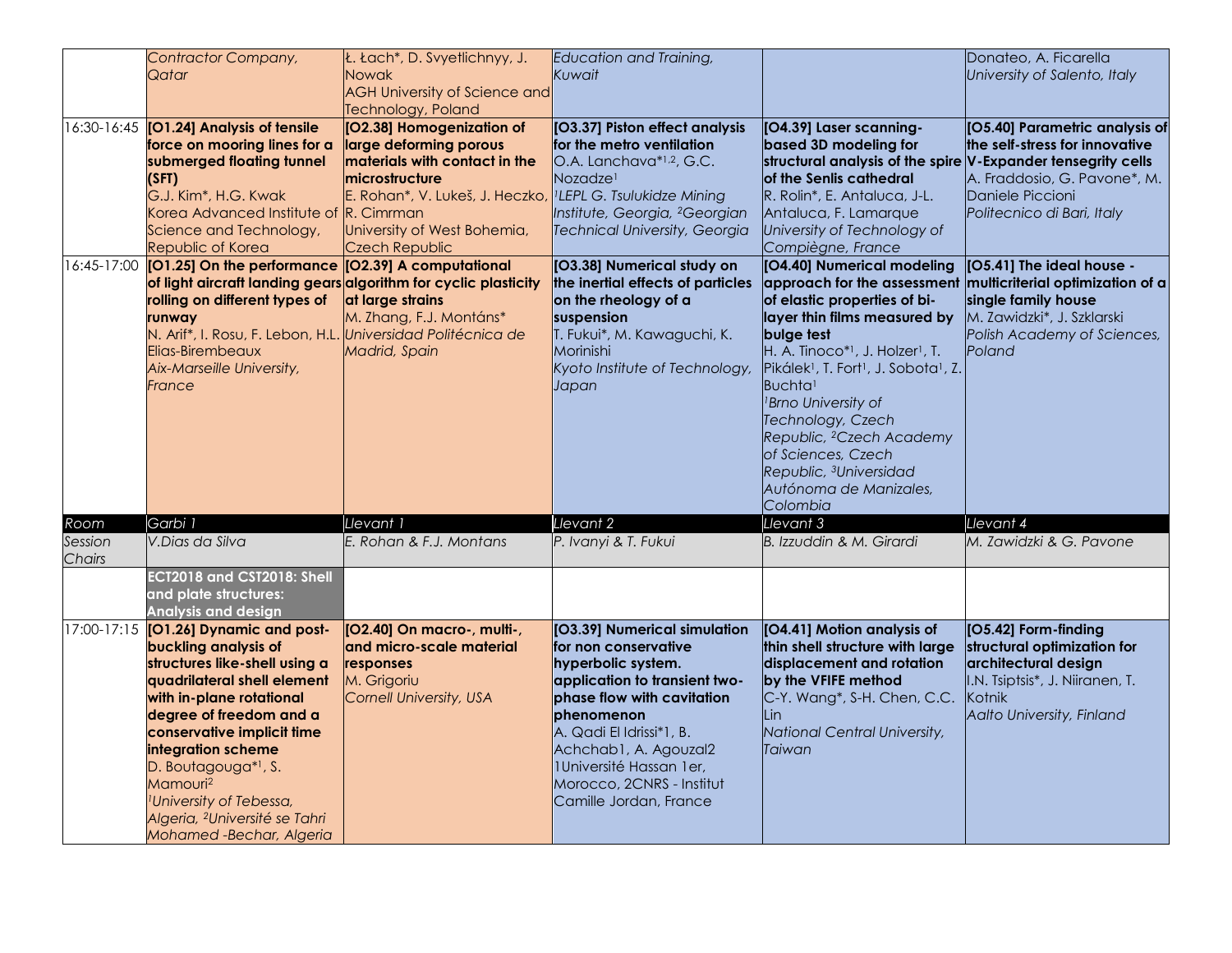|                 |                                                                                                                                                                                                                                                                                                                                                                                                                                         |                                                                                                                                                                                                                                                    |                                                                                                                                                                                                                                                                                                              | <b>ECT2018: Numerical</b>                                                                                                                                                                                                    |                                                                                                                                                                                                                                                                                                                                                    |
|-----------------|-----------------------------------------------------------------------------------------------------------------------------------------------------------------------------------------------------------------------------------------------------------------------------------------------------------------------------------------------------------------------------------------------------------------------------------------|----------------------------------------------------------------------------------------------------------------------------------------------------------------------------------------------------------------------------------------------------|--------------------------------------------------------------------------------------------------------------------------------------------------------------------------------------------------------------------------------------------------------------------------------------------------------------|------------------------------------------------------------------------------------------------------------------------------------------------------------------------------------------------------------------------------|----------------------------------------------------------------------------------------------------------------------------------------------------------------------------------------------------------------------------------------------------------------------------------------------------------------------------------------------------|
|                 | 17:15-17:30 <b>[O1.27] Application of spring [O2.41] Determination of the</b><br>lattice models to the<br>analysis of shells – a study in using the finite element<br>elasticity, plasticity and<br>damage<br>I. Doltsinis <sup>1</sup> , M. Reck <sup>1</sup> , V. Dias Güiza*2, R. Jaimes <sup>2</sup><br>da Silva <sup>*2</sup><br><sup>1</sup> University of Stuttgart,<br>Germany, <sup>2</sup> University of<br>Coimbra, Portugal | hardness of a steel SAE 4140<br>method<br>R. Sánchez <sup>1</sup> , M. Martínez <sup>2</sup> , R.<br><sup>1</sup> Universidad de Carabobo,<br>Venezuela, <sup>2</sup> Universidad<br>Industrial de Santander,<br>Colombia                          | [O3.40] A Mathematical<br>model for a laminar spiral flow Method (PAM) is a new step<br>to approximate fire whirl<br>E. Morishita*, I. Kumagai, K.<br>Onodera, R. Kubota, Y.<br>Moriyama, T. Yamazaki<br>Meisei University, Japan                                                                            | <b>Techniques for Engineering</b><br>[O4.42] Piecewise Analytic<br>in the evolution of solving<br>nonlinear differential<br>equations<br>T. A. Abassy<br>Prince Sattam Bin Abdulaziz<br>university, Saudi Arabia             | [O5.43] Shape synthesis<br>based on integral and multi-<br>patch NURBS surfaces<br>M. Ćurković*, D. Vučina<br>University of Split, Croatia                                                                                                                                                                                                         |
|                 | 17:30-17:45 [O1.28] A meta-element<br>approach to linear buckling<br>analysis for thin cylindrical<br><b>shells</b><br>A. Boyez*, A.J. Sadowski,<br><b>B.A. Izzuddin</b><br>Imperial College London, UK of Korea                                                                                                                                                                                                                        | [O2.42] The analytical solution [O3.41] Nonlinear buckling<br>for wave equation in the<br>piezoelectric porous material<br>with charge density in fluid<br>Y.J. Yoon<br>Hanyang University, Republic                                               | dynamical analysis of<br>stiffened panels Composite<br><b>Materials for structures</b><br>O. Mouhat*, A. Khamlichi<br>Mohammed V University,<br><b>Morocco</b>                                                                                                                                               | [O4.43] Equivalent local<br>flexibility for neutral surface<br>mirror symmetry structure<br>R. Li*, J. Xuan, T. Shi, S. He<br>Huazhong University of<br>Science and Technology,<br>China                                     | [O5.44] Modelling and<br>simulation of multi-robot<br>system and control methods<br>developments<br>M.R. Hayajneh*, S. BaniHani,<br>K. Al-Widyan, S. Mutawe<br>The Hashemite University,<br>Jordan                                                                                                                                                 |
|                 |                                                                                                                                                                                                                                                                                                                                                                                                                                         |                                                                                                                                                                                                                                                    | CST2018: Improved<br>understanding of wind-<br>structure interactions in<br>flexible structures                                                                                                                                                                                                              |                                                                                                                                                                                                                              |                                                                                                                                                                                                                                                                                                                                                    |
|                 | 17:45-18:00 [O1.29] Nodal resolution of<br>discontinuity in shell models<br>of folded plates<br>Q. Fang*, B.A. Izzuddin<br>Imperial College London, UK drawn V-notch steel sheets                                                                                                                                                                                                                                                       | [O2.43] Transition between<br>plane stress - plain strain<br>conditions and the effect of<br>plate thickness in extra deep<br>A. Kamath*, D.M. Kulkarni<br><b>Birla Institute of Technology</b><br>and Science, Pilani, India                      | [O3.42] Insights into<br>suppression of wind-induced<br>vibrations on overhead<br>transmission power lines<br>M.A.E. Kaunda <sup>1</sup> , Z.M. Zondi* <sup>2</sup><br>Cape Peninsula University of<br>Technology, South<br>Africa, <sup>2</sup> Mangosuthu University Canada<br>of Technology, South Africa | [O4.44] A two-phase<br>numerical investigation of<br>falling film absorption inside<br>a vertical channel<br>R. Abbasi Havestini*, S.J.<br>Ormiston<br>University of Manitoba,                                               | [O5.45] Modelling and<br>performance study of<br>electrically-coupled<br>microbeams subject to shock<br>load for MEMS applications<br>M. Ghommem <sup>*1</sup> , M. Ahmed <sup>1</sup> ,<br>A. Abdelkefi <sup>2</sup><br><sup>1</sup> American University of<br>Sharjah, United Arab<br>Emirates, <sup>2</sup> New Mexico State<br>University, USA |
| $18:00 - 18:15$ |                                                                                                                                                                                                                                                                                                                                                                                                                                         | [O2.44] Simulation of<br>reinforced concrete sections<br>with different confining<br>materials by means of a<br>plastic-damage model with<br>variable dilatancy<br>M. Poliotti*, J.M. Bairán<br><b>Technical University of</b><br>Catalonia, Spain |                                                                                                                                                                                                                                                                                                              | [O4.45] The operation of<br>convolution: An algorithm<br>using differential quadrature<br>method and its application to electric vehicles<br>dynamic analysis<br>H. Li*, Y. Mei, Y. Ren<br>Nanjing Tech University,<br>China | [O5.46] Influence of driving<br>pattern factors on energy<br>efficiency of plug-in hybrid<br>K. Sim <sup>*</sup> , C. Park, S.H. Hwang<br>Sungkyunkwan University,<br>Republic of Korea                                                                                                                                                            |
|                 | 19:00-22:00 Conference Dinner - Can Laury Restaurant<br>All ticket holders to meet in the Hotel Lobby at $18:45$ for a swift 18:50 departure by foot                                                                                                                                                                                                                                                                                    |                                                                                                                                                                                                                                                    |                                                                                                                                                                                                                                                                                                              |                                                                                                                                                                                                                              |                                                                                                                                                                                                                                                                                                                                                    |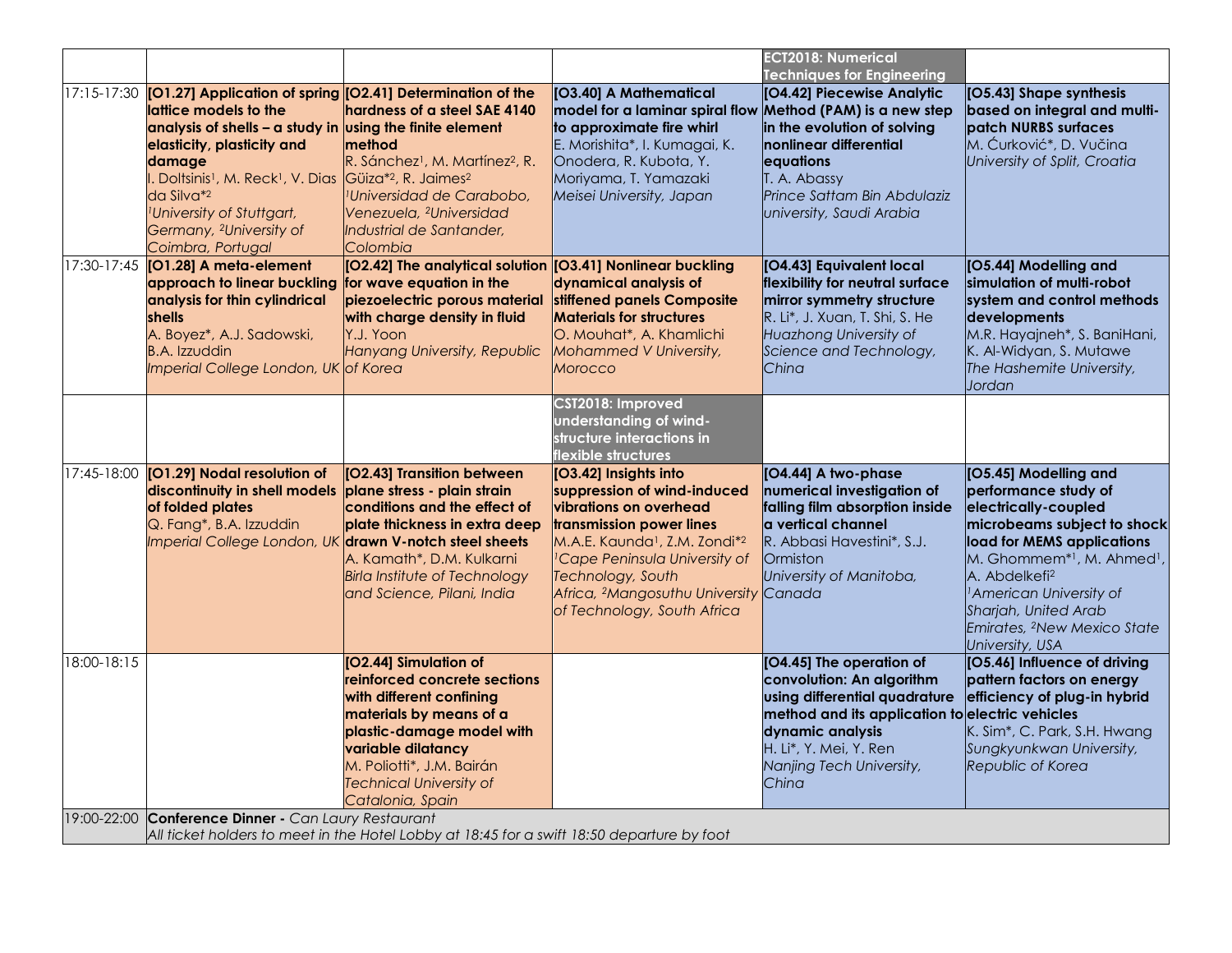|                   | Thursday 06 September 2018                                                                                                                                                                                                                                                                                                                                                                                       |                                                                                                                                                                                                                                                                             |                                                                                                                                                                                                                                                                                     |                                                                                                                                                                                                                                                                                                                                                                                                                                                                                                                                                                                                                            |                                                                                                                                                                            |  |
|-------------------|------------------------------------------------------------------------------------------------------------------------------------------------------------------------------------------------------------------------------------------------------------------------------------------------------------------------------------------------------------------------------------------------------------------|-----------------------------------------------------------------------------------------------------------------------------------------------------------------------------------------------------------------------------------------------------------------------------|-------------------------------------------------------------------------------------------------------------------------------------------------------------------------------------------------------------------------------------------------------------------------------------|----------------------------------------------------------------------------------------------------------------------------------------------------------------------------------------------------------------------------------------------------------------------------------------------------------------------------------------------------------------------------------------------------------------------------------------------------------------------------------------------------------------------------------------------------------------------------------------------------------------------------|----------------------------------------------------------------------------------------------------------------------------------------------------------------------------|--|
| Room              | Garbi 1                                                                                                                                                                                                                                                                                                                                                                                                          | Llevant 1                                                                                                                                                                                                                                                                   | Llevant 2                                                                                                                                                                                                                                                                           | Llevant 3                                                                                                                                                                                                                                                                                                                                                                                                                                                                                                                                                                                                                  | Llevant 4                                                                                                                                                                  |  |
| Session<br>Chairs | J. Brozovsky & R.A. Hawileh                                                                                                                                                                                                                                                                                                                                                                                      | J. Naprstek & J.R. Banerjee                                                                                                                                                                                                                                                 | N.L. Rizzi & G. Salerno                                                                                                                                                                                                                                                             | F. Rackwitz, Y. Petryna &<br>J. Bencat                                                                                                                                                                                                                                                                                                                                                                                                                                                                                                                                                                                     | A. P Chassiakos &<br>M. Matheou                                                                                                                                            |  |
|                   | 09:00-10:45 CST2018: Reinforced<br>concrete structures: Analysis<br>and design                                                                                                                                                                                                                                                                                                                                   | ECT2018: Composite structures Analysis, Modelling and                                                                                                                                                                                                                       | design for manufacturing                                                                                                                                                                                                                                                            | <b>CST2018: Special session:</b><br>Modelling, assessment and<br>monitoring of dam structures<br>including soil-structure<br>interaction                                                                                                                                                                                                                                                                                                                                                                                                                                                                                   | <b>ECT2018: Building and</b><br>construction engineering                                                                                                                   |  |
| 09:00-09:15       | [01.31] The improvements of [02.45] Computational<br>the Korozeeneck corrosion<br>initiation model<br>P. Konecny <sup>1</sup> , P. Lehner <sup>1</sup> , J.<br>Brozovsky* <sup>1</sup> , P. Gosh <sup>2</sup><br>VSB - Technical University<br>Ostrava, Czech<br>Republic, <sup>2</sup> California State<br>University Fullerton, USA                                                                            | challenges of electro-<br>mechanical composite<br>structures<br>B. Rammohan*, A. George<br><b>PES University, India</b>                                                                                                                                                     | [O3.43] Numerical study of<br>the internal flow<br>characteristics in a free-<br>piston stirling engine<br>L. Solomon*, S. Qui<br>West Virginia University, USA                                                                                                                     | [O4.46] Structural health<br>monitoring of the Kurpsai dam algorithm performance<br>in the Kyrgyz Republic<br>Y. Petryna* <sup>1</sup> , F. Rackwitz <sup>1</sup> , M.<br>Pilz <sup>2</sup> , J. Alberding <sup>3</sup> , O. Lang <sup>4</sup> , S. A.P. Chassiakos*, G. Rempis<br>Orunbaev <sup>5</sup><br><sup>1</sup> Technische Universität Berlin,<br>Germany, <sup>2</sup> German Research<br>Center for Geosciences,<br>Germany, <sup>3</sup> Alberding GmbH,<br>Germany, <sup>4</sup> Airbus Defence<br>and Space GmbH,<br>Germany, <sup>5</sup> Central Asian<br>Institute for Applied<br>Geosciences, Kyrgyzstan | [O5.47] Evolutionary<br>evaluation in project time-<br>cost optimization<br>University of Patras, Greece                                                                   |  |
|                   |                                                                                                                                                                                                                                                                                                                                                                                                                  | CST2018: Multi-body methods                                                                                                                                                                                                                                                 |                                                                                                                                                                                                                                                                                     |                                                                                                                                                                                                                                                                                                                                                                                                                                                                                                                                                                                                                            |                                                                                                                                                                            |  |
| 09:15-09:30       | [O1.32] Modeling<br>influencing factors during<br>chloride penetration in<br>concrete<br>P. Travnicek*, J. Kruis, J.<br>Nemecek<br>Czech technical university in <i>Vuniversity of Zaragoza</i> ,<br>Prague, Czech Republic                                                                                                                                                                                      | [O2.46] Dynamic model of a<br>washing machine during the<br>transient period<br>R. Latre Abadia*2, J. Lladó<br>Paris <sup>1</sup> , B. Sánchez Tabuenca <sup>1</sup> ,<br>C.A. Albero Posac <sup>1</sup><br>Spain, <sup>2</sup> BSH Electrodomésticos<br>España S.A., Spain | [O3.44] Optimized<br>manufacture to improve<br>operating characteristics of<br>gears<br>V. Dr. Simon<br><b>Budapest University of</b><br>Technology and Economics,<br>Hungary                                                                                                       | [O4.47] Finite element model<br>validation and update for the<br>Kurpsai dam<br>Y. Petryna, W. Elsesser*, P.<br><b>Kähler</b><br>Technische Universität Berlin,<br>Germany                                                                                                                                                                                                                                                                                                                                                                                                                                                 | [O5.48] Risk evaluation of<br>renovating buildings<br>R. Gupta*, M.S. Deshmukh<br><b>Birla Institute of Technology</b><br>and Science, India                               |  |
|                   |                                                                                                                                                                                                                                                                                                                                                                                                                  | <b>CST2018: Analytical and</b><br>numerical dynamics                                                                                                                                                                                                                        |                                                                                                                                                                                                                                                                                     |                                                                                                                                                                                                                                                                                                                                                                                                                                                                                                                                                                                                                            |                                                                                                                                                                            |  |
| 09:30-09:45       | [01.33] Structural behaviour [02.47] The differential<br>of insulated nano-concrete<br>formwork composite slabs<br>using finite element analysis analysis of beams with<br>A. Binsanad* <sup>1</sup> , E.<br>Aghababa <sup>2</sup> , M.P. Saka <sup>1</sup><br><sup>1</sup> University of Bahrain,<br>Bahrain, <sup>2</sup> Ministry of<br>Municipality, Research and<br>Development Section,,<br><b>Bahrain</b> | transformation finite element<br>method in forced vibration<br>nonlinear damping<br>R. Holubowski<br><b>Wroclaw University of Science</b><br>and Technology, Poland                                                                                                         | [O3.45] Time series<br>forecasting using an ARIMA<br>model in machining process<br>A. Jimenez Cortadi*1, I.<br>Irigoien <sup>2</sup> , F. Boto <sup>1</sup> , B. Sierra <sup>2</sup> ,<br>G. Rodriguez <sup>1</sup><br><sup>1</sup> Tecnalia, Spain, <sup>2</sup> UPV/EHU,<br>Spain | [O4.48] Seismic soil-structure<br>interaction analysis of<br>concrete gravity dam<br>considering stochastic<br>variation of material<br>parameters<br>I-K. Fontara*, W. Elsesser, Y.<br>Petryna, F. Rackwitz<br><b>TU Berlin, Germany</b>                                                                                                                                                                                                                                                                                                                                                                                  | [O5.50] Project management<br>company selection model for<br>construction companies<br>S.M. El-Sayegh*, Y. Nattat<br>University of Sharjah, United<br><b>Arab Emirates</b> |  |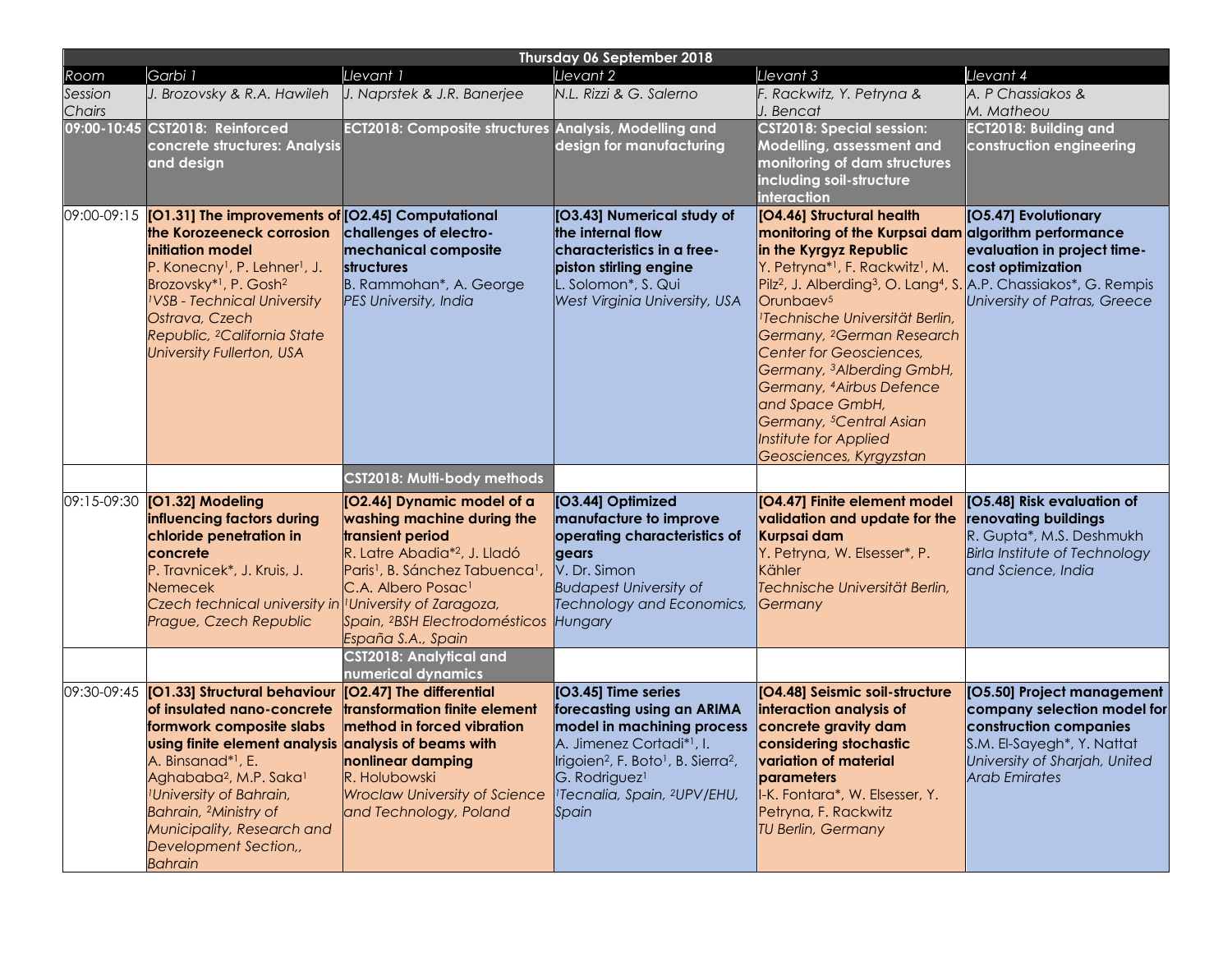|                  |                                                                                    |                                                           |                                                                                                               | CST2018: Geotechnics,<br>foundation engineering and                        |                                                                                   |
|------------------|------------------------------------------------------------------------------------|-----------------------------------------------------------|---------------------------------------------------------------------------------------------------------------|----------------------------------------------------------------------------|-----------------------------------------------------------------------------------|
|                  | 09:45-10:00 [O1.34] Finite element                                                 | [O2.48] Super and                                         | [O3.46] Operational modal                                                                                     | soil-structure interaction<br>[O4.49] Dynamic analysis of                  | [O5.51] Adoption of a                                                             |
|                  | modeling of strengthened                                                           | subharmonic synchronization                               | analysis of front load washing turbo-generator foundation                                                     |                                                                            | Semantic Web-based                                                                |
|                  | RC beams with side-bonded in generalized van der Pol                               |                                                           | machine                                                                                                       | structure                                                                  | approach for capturing                                                            |
|                  | <b>CFRP laminates</b><br>R.A. Hawileh*, H. Musto, J.A. J. Naprstek*, C. Fischer    | <b>oscillator</b>                                         | H. Patil*, D. Shah, A.A. Rao, B. J. Bencat* <sup>1</sup> , M. Tomko <sup>2</sup> , M.<br>Rammohan, S.S. Patil | Lukac <sup>1</sup>                                                         | parametric building models<br>F. Sadeghineko*, B. Kumar,                          |
|                  | <b>Abdalla</b>                                                                     | Institute of Theoretical and                              | PES UNIVERSITY, India                                                                                         | <sup>1</sup> University of Zilina,                                         | W. Chan                                                                           |
|                  | American University of                                                             | <b>Applied Mechanics, Czech</b>                           |                                                                                                               | Slovakia, <sup>2</sup> Technical University                                | <b>Glasgow Caledonian</b>                                                         |
|                  | Sharjah, United Arab                                                               | Republic                                                  |                                                                                                               | Kosice, Slovakia                                                           | University, UK                                                                    |
|                  | <b>Emirates</b>                                                                    |                                                           |                                                                                                               |                                                                            |                                                                                   |
| 10:00-10:15      | [01.35] Inelastic response of [02.49] Dynamic model of                             |                                                           | [O3.47] Proposition of a                                                                                      | [O4.50] Numerical modelling                                                | [O5.52] Analysis and                                                              |
|                  | 3D reinforced concrete                                                             | ultrasonic impact system with                             | customized design process of of radiating boundary                                                            |                                                                            | development of an adaptive                                                        |
|                  | infilled frames subjected to                                                       | a gap between two coaxial                                 | a hybrid prototyping                                                                                          | conditions combined with                                                   | façade system integrated on                                                       |
|                  | earthquake                                                                         | longitudinal waveguides                                   | <b>Imachine</b>                                                                                               | modified absorbing boundary a multi-storey office building                 |                                                                                   |
|                  | H. Singh* <sup>1</sup> , D.K. Paul <sup>1</sup>                                    | M.M. Ganiev*, I.K. Vagapov,                               | J. El Mesbahi* <sup>1</sup> , R. Ahmed <sup>1</sup> , A. <i>condition for viscoelastic</i>                    |                                                                            | A. Couvelas* <sup>1</sup> , M. Matheou <sup>1</sup> ,<br>M.C. Phocas <sup>1</sup> |
|                  | Guru Nanak Dev<br><b>Engineering College,</b>                                      | I.M. Ganiev<br>Kazan Federal University,                  | El Mesbahi <sup>1</sup> , J. Kojmane <sup>2</sup><br><sup>1</sup> Faculty of Sciences and                     | wave propagation<br>R. Badry* <sup>1,2</sup> , P. Ramancharla <sup>1</sup> | <sup>1</sup> University of Cyprus,                                                |
|                  | India, <sup>2</sup> IIT Roorkee, India                                             | Russia                                                    | Techniques of Tangier,                                                                                        | <sup>1</sup> Arup India Pvt Ltd., India, <sup>2</sup> IIIT                 | Greece, <sup>2</sup> Couvelas                                                     |
|                  |                                                                                    |                                                           | Morocco, <sup>2</sup> Faculty of                                                                              | Hyderabad, India                                                           | <b>Architects, Greece</b>                                                         |
|                  |                                                                                    |                                                           | Sciences and Techniques of                                                                                    |                                                                            |                                                                                   |
|                  |                                                                                    |                                                           | Fes, Morocco                                                                                                  |                                                                            |                                                                                   |
| 10:15-10:30      | [O1.36] Nonlinear sectional                                                        | $[O2.50]$ Dynamic                                         | [O3.48] A computational                                                                                       | [O4.51] Numerical 3D                                                       |                                                                                   |
|                  | analysis of reinforced                                                             | characteristics of structures                             | innovation transition-based                                                                                   | modeling of bridge multi pile                                              |                                                                                   |
|                  | concrete beams and shells                                                          | equipped with inerters and                                | recovery policy for flexible                                                                                  | foundation in the                                                          |                                                                                   |
|                  | subjected to pure torsion<br>A. Kuan* <sup>1</sup> , E.P.G. Bruun <sup>1,2</sup> , | <b>viscoelastic dampers</b><br>Z. Pawlak*, R. Lewandowski | manufacturing systems<br>Y-L. Pan*1,2, C-Y. Tseng1                                                            | geotechnical design practice<br>J. Szép*, M. Movahedi Rad                  |                                                                                   |
|                  | E.C. Bentz <sup>1</sup> , M.P. Collins <sup>1</sup>                                | Poznan University of                                      | <sup>1</sup> Air Force Academy,                                                                               | Széchenyi István István                                                    |                                                                                   |
|                  | University of Toronto,                                                             | Technology, Poland                                        | China, <sup>2</sup> University of Science                                                                     | University Győr, Hungary                                                   |                                                                                   |
|                  | Canada, <sup>2</sup> Arup Canada,                                                  |                                                           | and Technology, China                                                                                         |                                                                            |                                                                                   |
|                  | Canada                                                                             |                                                           |                                                                                                               |                                                                            |                                                                                   |
| 10:30-10:45      | [O1.37] Finite element                                                             | [O2.51] Analytical beam                                   | [O3.66] Experimental                                                                                          |                                                                            |                                                                                   |
|                  | modelling of large                                                                 | model for the dynamic                                     | validation of a bipedal                                                                                       |                                                                            |                                                                                   |
|                  | reinforced concrete                                                                | analysis of bridge girders                                | walking model                                                                                                 |                                                                            |                                                                                   |
|                  | structures using the novel                                                         | J. Serra*, R. Vieira, F. Virtuoso                         | D. Vega*, C. Magluta, N.                                                                                      |                                                                            |                                                                                   |
|                  | hybrid panel truss element<br>M.E. Nuh*1, E.P.G. Bruun <sup>2</sup>                | Instituto Superior Tecnico,<br>Portugal                   | Roitman<br>Federal University of Rio de                                                                       |                                                                            |                                                                                   |
|                  | University of Toronto,                                                             |                                                           | Janeiro (UFRJ), Brazil                                                                                        |                                                                            |                                                                                   |
|                  | Canada, <sup>2</sup> Arup Canada                                                   |                                                           |                                                                                                               |                                                                            |                                                                                   |
|                  | Inc., Canada                                                                       |                                                           |                                                                                                               |                                                                            |                                                                                   |
|                  | 10:45-11:15 Refreshment Break   Hall Auditorium & Atrium                           |                                                           |                                                                                                               |                                                                            |                                                                                   |
| Room             | Garbi 1                                                                            | Llevant 1                                                 | Llevant 2                                                                                                     | levant 3                                                                   | Llevant 4                                                                         |
| Session<br>Chair | N.L. Rizzi & G. Salerno                                                            | J. Naprstek & D. Kennedy                                  | R.A. Hawileh                                                                                                  | M. Pawlak & J. Szep                                                        | S.M. Hashemi, M. Bruggi &<br>E. Barkanov                                          |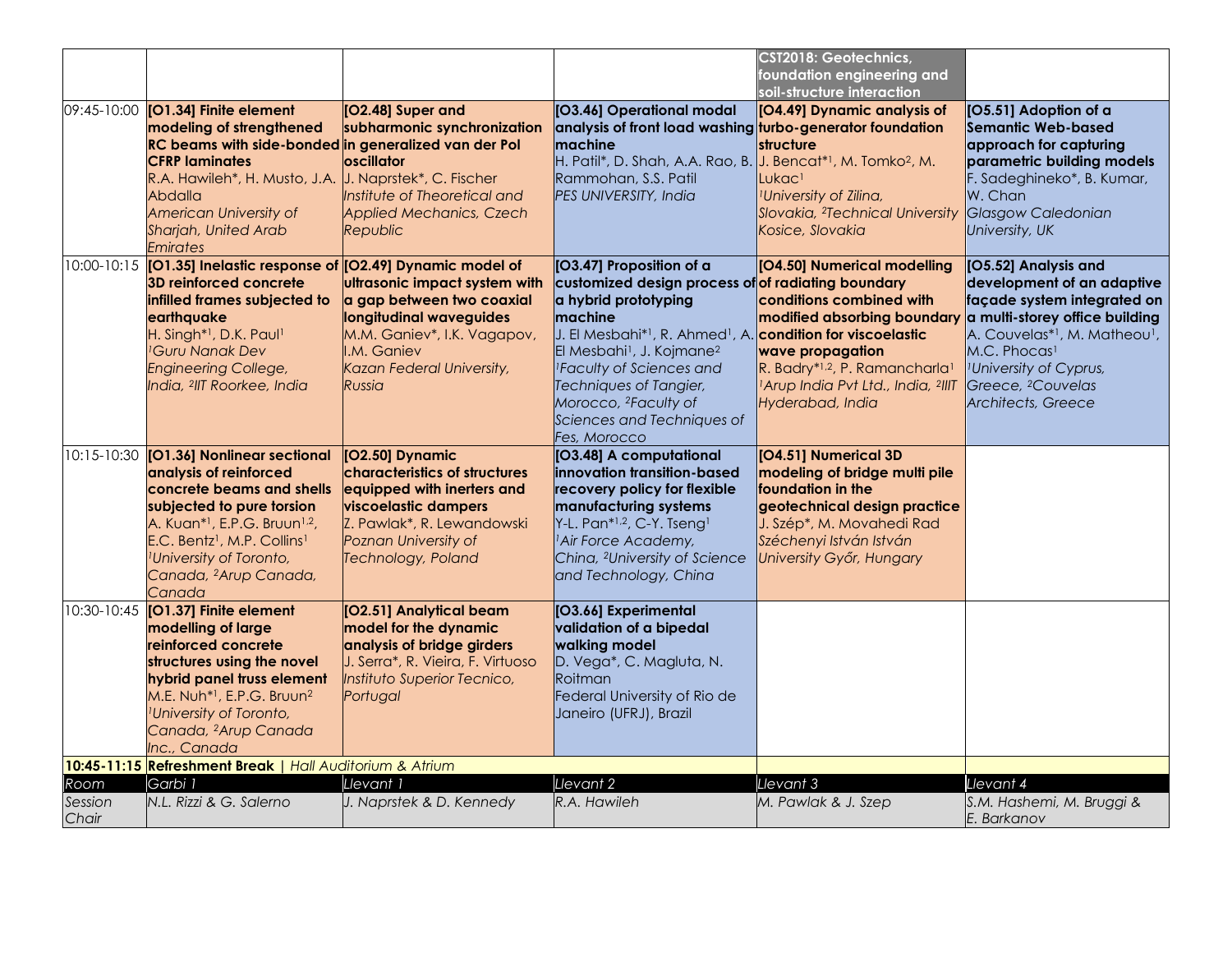| 11:15-13:00 CST2018: Special session:<br>Continuum and discrete<br>modelling of nanomaterials: detection in structures using<br><b>Theory and applications</b>                                                                                                                                              | <b>CST2018: Special session:</b><br><b>Vibration based damage</b><br>the dynamic stiffness method<br>and other approaches                                                                                                                                                                                                                                                                              | <b>CST2018: Special session:</b><br><b>Structural analysis of steel</b><br>and steel-concrete<br>composite structures                                                                                                                                                                                                                                           | <b>ECT2018: Geomechanics,</b><br>geomaterials and<br>aeoinformation                                                                                                                                                                                                                                                                        | <b>ECT2018: Finite element</b><br><b>lechniques</b>                                                                                                                                                                                                                                                                                               |
|-------------------------------------------------------------------------------------------------------------------------------------------------------------------------------------------------------------------------------------------------------------------------------------------------------------|--------------------------------------------------------------------------------------------------------------------------------------------------------------------------------------------------------------------------------------------------------------------------------------------------------------------------------------------------------------------------------------------------------|-----------------------------------------------------------------------------------------------------------------------------------------------------------------------------------------------------------------------------------------------------------------------------------------------------------------------------------------------------------------|--------------------------------------------------------------------------------------------------------------------------------------------------------------------------------------------------------------------------------------------------------------------------------------------------------------------------------------------|---------------------------------------------------------------------------------------------------------------------------------------------------------------------------------------------------------------------------------------------------------------------------------------------------------------------------------------------------|
| 11:15-11:30 [01.38] The non linear<br>mechanical behaviour of<br>single layer graphene<br>sheets from atomistic<br>simulation to continuum<br>models<br>A. Genoese*, A. Genoese,<br>N.L. Rizzi, G. Salerno<br>Department of Architecture, Zealand, <sup>2</sup> Callaghan<br>University Roma Tre, Italy     | [O2.52] Natural frequency<br>modelling to identify material<br>properties of crush damaged<br>corrugated fibreboard<br>C.S.L. Kueh* <sup>1</sup> , M.A. Jamsari <sup>1</sup> , K. W.H. Lee*, H-G. Kwak<br>Dahm <sup>2</sup> , S. Ilanko <sup>3</sup> , J.E.<br><b>Bronlund</b> <sup>1</sup><br>Massey University, New<br>Innovation, New Zealand, 3The<br>University of Waikato, New<br><b>Zealand</b> | [O3.49] A simplified finite<br>element model of steel-<br>concrete composites with<br>partial interactions<br>Korea Advanced Institute of<br>Science and Technology,<br>Republic of Korea                                                                                                                                                                       | [O4.52] Study of geofoam-<br>filled trench to mitigate<br>ground vibration using<br>computational simulation<br>P. Jayawardana*, D.<br>Thambiratnam, T. Chan, N.<br>Perera<br>Queensland University of<br>Technology, Australia                                                                                                            | [O5.53] Multi-physical finite<br>element analysis of<br>microwave assisted<br>pultrusion processes<br>E. Barkanov* <sup>1</sup> , P. Akishin <sup>1</sup> , R.<br>Emmerich <sup>2</sup> , M. Graf <sup>2</sup><br><sup>1</sup> Riga Technical University,<br>Latvia, <sup>2</sup> Fraunhofer Institute<br>for Chemical Technology ICT,<br>Germany |
| 11:30-11:45 [O1.39] Influence of<br>temperature on mechanical stiffness formulation for the<br>properties of hexagonal<br>lattice nanosheets: Finite<br>element prediction<br>A. Tsiamaki*, N. Anifantis<br><b>University of Patras, Greece</b>                                                             | [O2.53] Spectral dynamic<br>cross-sectional vibration of<br>composite solids with cracks<br>and mass attachments<br>X. Liu* <sup>1,2</sup> , C. Xie <sup>1,2</sup> , J.R.<br>Banerjee <sup>3</sup><br>Key Laboratory of Traffic<br>Safety on Track (Central South<br>University), China, <sup>2</sup> Central<br>South University,<br>China, <sup>3</sup> University of London,<br>UK                  | [O3.50] Structural<br>performance of Reinforced<br>Concrete buildings with<br>enhanced steel reinforcing<br><b>bars</b><br>S. Caprili* <sup>1</sup> , W. Salvatore <sup>1</sup> , F.<br>Mattei <sup>2</sup> , R. Gigliotti <sup>2</sup><br><sup>1</sup> University of Pisa,<br>Italy, <sup>2</sup> Sapienza University of<br>Rome, Italy                        | [O4.53] Numerical simulation<br>of liquefiable soil-structure<br>interaction system in a<br>shaking table test based on a methods<br>loos-coupled effective stress<br>approach<br>D.F. Zhao*, G.X. Chen, S.D.<br>Zhu, R.R. Sun<br>Nanjing Tech University, China                                                                           | [O5.54] Comparative study of<br>local defect correction<br>method and h-adaptive<br>D. Koliesnikova* <sup>1,2</sup> , I.<br>Ramière <sup>1</sup> , F. Lebon <sup>1</sup><br><sup>1</sup> CEA, France, <sup>2</sup> LMA, France                                                                                                                    |
| 11:45-12:00 [O1.40] Buckling of single-<br>wall carbon nanotubes from vibration based detection of<br>molecular mechanics to<br>continuum models<br>A. Genoese, A. Genoese*,<br>N.L. Rizzi, G. Salerno<br>Department of Architecture,<br>University of Roma Tre, Italy                                      | [O2.54] Modelling and<br>cracks in plate structures<br>Y. Luo, D. Kennedy*, C.A.<br>Featherston, A. Labib<br>Cardiff University, UK                                                                                                                                                                                                                                                                    | [O3.52] Analysis of the<br>behaviour of an innovative<br>in connections of structural<br>steel square tubes<br>M. Cabaleiro*, J.C.<br>Caamaño, B. Riveiro, B.<br>Conde<br>University of Vigo, Spain                                                                                                                                                             | [O4.54] Numerical analysis for [O5.55] Analysis of no-tension<br>the wave-induced<br>removable joint using clamps liquefaction of seabed around conventional FEM software<br>an immersed tunnel<br>W. Chen*1, D. Jeng1<br><sup>1</sup> Nanjing Tech University,<br>China, <sup>2</sup> Griffith University Gold<br>Coast Campus, Australia | bodies through the API of a<br>package<br>D. Briccola, M. Bruggi*<br>Politecnico di Milano, Italy                                                                                                                                                                                                                                                 |
| 12:00-12:15 [O1.41] Interval analysis on<br>free vibration of functionally<br>plates reinforced with<br>graphene platelets<br>Y. Huang* <sup>1</sup> , J. Yang <sup>2</sup> , A. Sofi <sup>3</sup> J.R. Banerjee*, A. Ajandan<br><sup>1</sup> Guangzhou University,<br>China, <sup>2</sup> RMIT University, | [O2.55] A parametric<br>investigation into the free<br>graded polymer composites vibration characteristics of a<br>cracked beam by applying<br>the dynamic stiffness method<br>City, University of London, UK                                                                                                                                                                                          | [O3.53] Finite element model [O4.55] The wheel-surface<br>development of composite<br>steel beams pre-damaged in dynamics simulation<br><b>flexure</b><br>R.A. Hawileh <sup>*1</sup> , E. Karam <sup>1</sup> , J.A. Silesian University of<br>Abdalla <sup>1</sup> , T. El Maaddawy <sup>2</sup><br><sup>1</sup> American University of<br>Sharjah, United Arab | model for all terrain vehicle<br>T. Czapla, M. Pawlak*<br>Technology, Poland                                                                                                                                                                                                                                                               | [O5.56] Static and modal<br>analysis of non-pneumatic<br>tyres<br>P. Kranthi, P. Babu Rao, P.<br>Sharanabasappa S*<br>PES University, India                                                                                                                                                                                                       |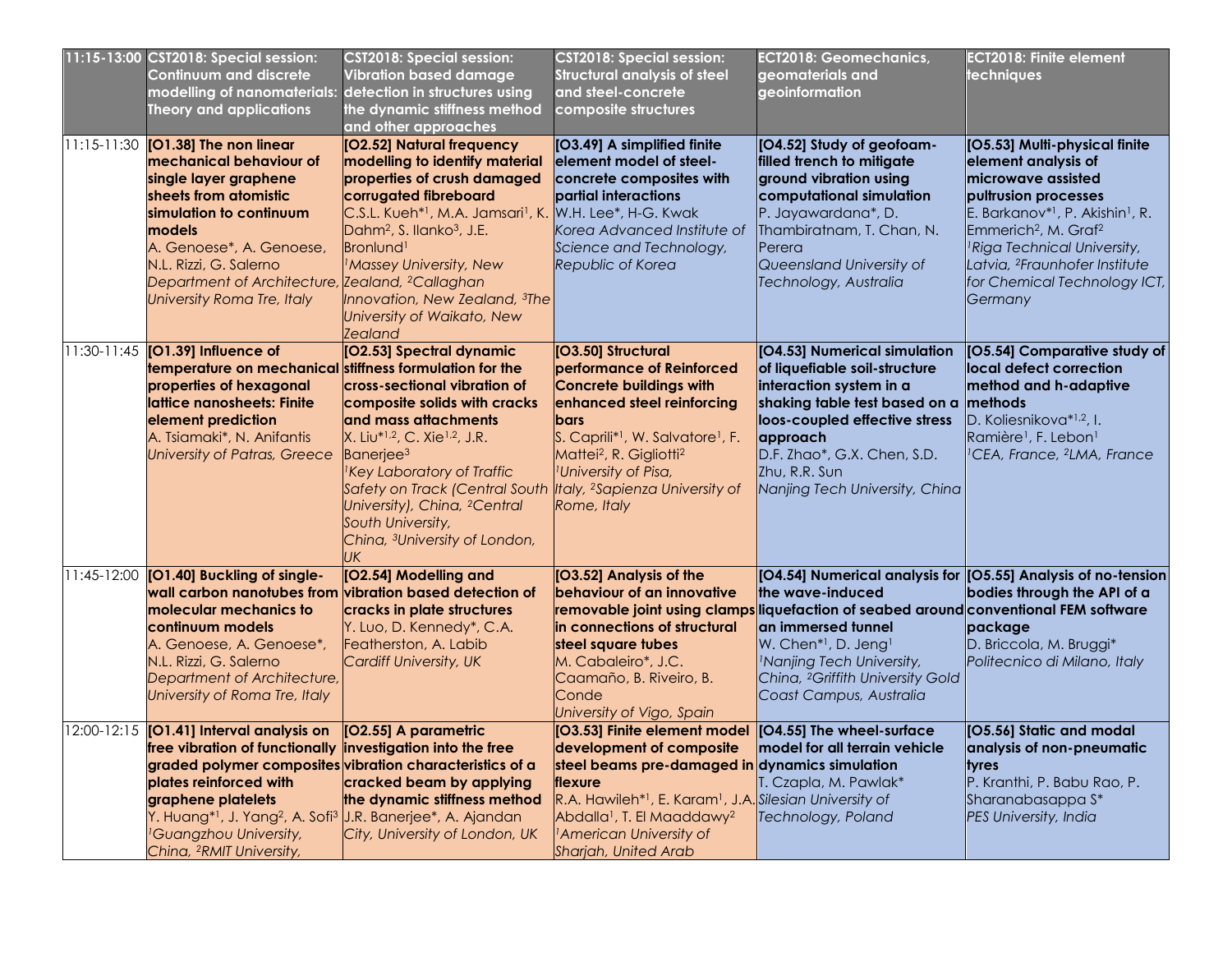|             | Austria, <sup>3</sup> University<br>'Mediterranea'' of Reggio<br>Calabria, Italy                                                                                                                                                                                    | Emirates, <sup>2</sup> United Arab<br><b>Emirates University, United</b><br><b>Arab Emirates</b>                                                                                                                                                                                                                                                                                                                    |                                                                                                                                             |                                                                                                                                                                                                                                                                        |                                                                                                                                                                                                                                                                                                                                                                                                                                                                    |
|-------------|---------------------------------------------------------------------------------------------------------------------------------------------------------------------------------------------------------------------------------------------------------------------|---------------------------------------------------------------------------------------------------------------------------------------------------------------------------------------------------------------------------------------------------------------------------------------------------------------------------------------------------------------------------------------------------------------------|---------------------------------------------------------------------------------------------------------------------------------------------|------------------------------------------------------------------------------------------------------------------------------------------------------------------------------------------------------------------------------------------------------------------------|--------------------------------------------------------------------------------------------------------------------------------------------------------------------------------------------------------------------------------------------------------------------------------------------------------------------------------------------------------------------------------------------------------------------------------------------------------------------|
| 12:15-12:30 |                                                                                                                                                                                                                                                                     | [O3.55] Enhanced Dual-<br>for RC buildings<br>Valentini <sup>1</sup> , C. Ascanio <sup>2</sup> , G.<br>Luvara <sup>2</sup><br><sup>1</sup> University of Pisa,<br>Italy, <sup>2</sup> Ferriere Nord S.p.A,<br><b>Italy</b>                                                                                                                                                                                          | <b>Phase steel reinforcing bars</b><br>S. Caprili* <sup>1</sup> , W. Salvatore <sup>1</sup> , R.                                            | [O4.56] Development<br>geoinformation system for<br>designing supports for<br>underground workings<br>N.B. Bakhtybayev*, S.P.<br>Olenyuk, A.S. Bakhtybayeva,<br>D.K. Takhanov<br>Karaganda state Technical<br>University, Kazakhstan                                   | [O5.57] Numerical model of<br>point thermal bridges<br>M. Gaši*, B. Milovanović, M.<br>Bagarić<br>University of Zagreb, Croatia                                                                                                                                                                                                                                                                                                                                    |
| 12:30-12:45 |                                                                                                                                                                                                                                                                     |                                                                                                                                                                                                                                                                                                                                                                                                                     |                                                                                                                                             |                                                                                                                                                                                                                                                                        | [O5.58] A symbolic dynamic<br>finite element formulation for<br>multilayered thin Rectangular<br>plates<br>S. Jayasinghe, S. M. Hashemi*<br>Ryerson University, Canada                                                                                                                                                                                                                                                                                             |
|             | 12:45-14:00 Lunch   Noray Restaurant                                                                                                                                                                                                                                |                                                                                                                                                                                                                                                                                                                                                                                                                     | levant 3                                                                                                                                    |                                                                                                                                                                                                                                                                        |                                                                                                                                                                                                                                                                                                                                                                                                                                                                    |
| Room        | Llevant 1<br>D. Giagopoulos & G.A. Abu-Farsakh                                                                                                                                                                                                                      | Llevant 2<br>G. Milani & L.M.C. Simoes                                                                                                                                                                                                                                                                                                                                                                              | M. Girardi & G. Milani                                                                                                                      |                                                                                                                                                                                                                                                                        | Llevant 4<br>J. Heinonen                                                                                                                                                                                                                                                                                                                                                                                                                                           |
|             | 14:00-16:30 CST2018: Developments in finite<br>element methods                                                                                                                                                                                                      | <b>CST2018: Special session: Seismic</b><br>assessment of new structures and<br>vulnerability reduction of existing<br>buildings: Advanced numerical<br>modelling                                                                                                                                                                                                                                                   | old masonry buildings                                                                                                                       | <b>CST2018: Special session: Recent</b><br>advances on vibration-based<br>structural health monitoring of age-                                                                                                                                                         | ECT2018: Engineering modelling and<br>simulation                                                                                                                                                                                                                                                                                                                                                                                                                   |
|             | 14:00-14:15 [O2.56] Finite element model<br>updating of large scale nonlinear<br>systems<br>D. Giagopoulos*, A. Arailopoulos<br>University of Western Macedonia,<br>Greece                                                                                          | [O3.58] Effective numerical<br>strategies for the seismic<br>vulnerability mitigation of masonry<br>towers<br>G. Milani <sup>1</sup> , J.M. Adam <sup>2</sup> , F. Clementi <sup>3</sup> ,<br>M. Valente <sup>1</sup> , R. Shehu* <sup>1</sup><br><sup>1</sup> Politecnico Di Milano,<br>Italy, <sup>2</sup> Universitat Politècnica de<br>València, Spain, <sup>3</sup> Polytechnic<br>University of Marche, Italy | Lucca<br>Padovani <sup>2</sup> , D. Pellegrini <sup>2</sup><br>of Information Science and<br><b>Italy</b>                                   | behaviour of the Clock Tower in<br>R.M. Azzara <sup>1</sup> , M. Girardi* <sup>2</sup> , C.<br>Istituto Nazionale di Geofisica e<br>Vulcanologia (INGV) - Seismological<br>Observatory of Arezzo, Italy, <sup>2</sup> Institute<br>Technologies "A. Faedo" (ISTI-CNR), | [O4.57] Investigations on the dynamic [O5.59] Comparative simulations of<br>rail and road infrastructure with the<br>transportation of liquid cargoes<br>J.A. Romero* <sup>1</sup> , F. Otremba <sup>2</sup> , A.A.<br>Lozano-Guzmán <sup>3</sup><br>Queretaro Autonomous University,<br>Mexico, <sup>2</sup> Federal Institute of<br><b>Materials Research and Testing</b><br>(BAM), Germany, 3Applied Science<br>and Advanced Technology<br>(CICATA-Qro), Mexico |
|             | 14:15-14:30 [O2.57] Performance of the enriched<br>8-node 3D solid finite element free<br>from the linear dependence problem structures using dynamic<br>S. Kim <sup>*</sup> , P.S. Lee<br>Korea Advanced Institute of Science<br>and Technology, Republic of Korea | [O3.59] Study of the dynamic<br>behaviour of medium-rise modular<br>computational simulation<br>S.V. Sendanayake*, D.P.<br>Thambiratnam, N. Perera, T. Chan<br>Queensland University of<br>Technology, Australia                                                                                                                                                                                                    | in Borgo a Mozzano (Italy)<br>A. De Falco <sup>1</sup> , M. Girardi <sup>2</sup> , D.<br>Pellegrini <sup>2</sup> , G. Sevieri* <sup>1</sup> | [O4.58] Bayesian updating of model                                                                                                                                                                                                                                     | [O5.60] Model-based determination<br>parameters of the Maddalena bridge of grinding tool wear in double face<br>grinding processes with planetary<br>kinematics<br>E. Uhlmann, M. List*<br>University of Pisa, Italy, 2ISTI-CNR, Italy <i>Technische Universitaet Berlin</i> ,<br>Germany                                                                                                                                                                          |
| 14:30-14:45 | [O2.58] Surface coupling along a line [O3.60] Seismic assessment of a<br>with non-matched meshes                                                                                                                                                                    | masonry church using rigid block                                                                                                                                                                                                                                                                                                                                                                                    |                                                                                                                                             | [O4.59] Finite element models for the<br>Guglie bridge in Venice based on                                                                                                                                                                                              | [O5.61] Attribute management<br>system for digital mock-up                                                                                                                                                                                                                                                                                                                                                                                                         |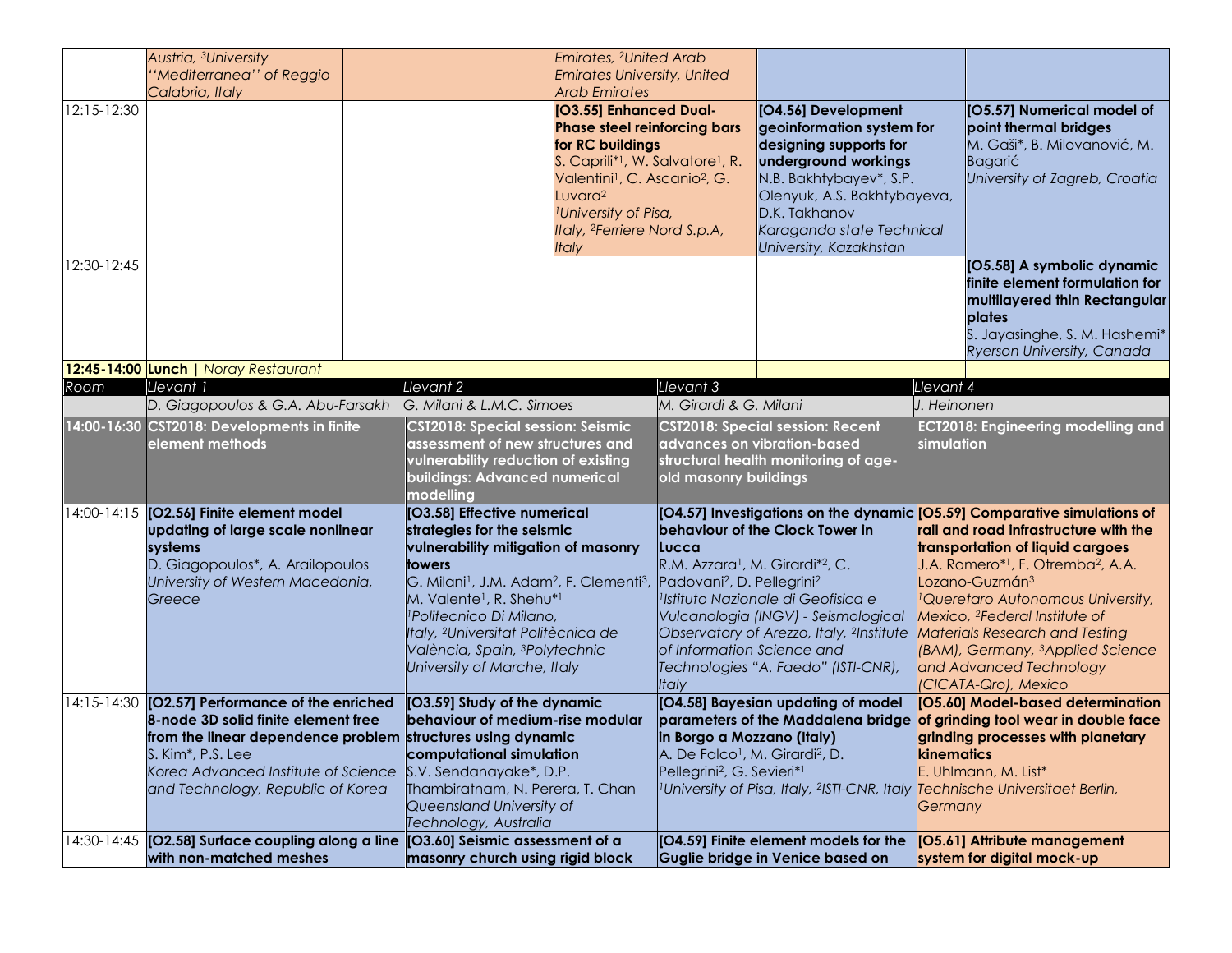|             | A.N. Nordas*, B.A. Izzuddin, L.<br>Macorini<br>Imperial College London, UK                                                                                                                                                                                                                                   | limit analysis and continuos finite<br>element modelling<br>F. Portioli* <sup>1</sup> , R. Gagliardo <sup>1</sup> , L. Cascini <sup>2</sup> , A. Manzato*, S. Trevisani, A. Cecchi<br>R. Landolfo <sup>3</sup> , M. Malena <sup>3</sup> , G.<br>Tomaselli <sup>3</sup> , G. de Felice <sup>1</sup><br><sup>1</sup> University of Naples Federico II,<br>Italy, <sup>2</sup> University of Genoa,<br>Italy, <sup>3</sup> University of Roma Tre, Italy | non-destructive testing: sensitivity to<br>design shape<br>Università I.U.A.V. di Venezia, Italy                                                                                                                                                                                                                                                                                   | O. Rachidiou*, O. Hamri<br>Université de Bejaia, Algeria                                                                                                                                                                                                                                                                                                                                 |
|-------------|--------------------------------------------------------------------------------------------------------------------------------------------------------------------------------------------------------------------------------------------------------------------------------------------------------------|-------------------------------------------------------------------------------------------------------------------------------------------------------------------------------------------------------------------------------------------------------------------------------------------------------------------------------------------------------------------------------------------------------------------------------------------------------|------------------------------------------------------------------------------------------------------------------------------------------------------------------------------------------------------------------------------------------------------------------------------------------------------------------------------------------------------------------------------------|------------------------------------------------------------------------------------------------------------------------------------------------------------------------------------------------------------------------------------------------------------------------------------------------------------------------------------------------------------------------------------------|
|             |                                                                                                                                                                                                                                                                                                              | CST2018: Seismic engineering and<br>control                                                                                                                                                                                                                                                                                                                                                                                                           | CST2018: Computational modelling of<br>masonry structures                                                                                                                                                                                                                                                                                                                          |                                                                                                                                                                                                                                                                                                                                                                                          |
| 14:45-15:00 | [O2.59] Comparative analysis of the<br>nonlinear mixed finite element<br>formulations for the in-plane curved<br>beams<br>A.N. Doğruoğlu, S. Kömürcü*<br>Istanbul Technical University, Turkey                                                                                                               | [O3.61] Optimization of concrete<br>cable-stayed bridges under seismic<br>laction<br>A.M.B. Martins, L.M.C. Simões*,<br>J.H.J.O. Negrão<br>University of Coimbra, Portugal                                                                                                                                                                                                                                                                            | [O4.60] Numerical simulations of full<br>scale FRCM reinforced masonry<br>panels out-of-plane loaded via a<br>simplified two-step homogenization<br>lmodel<br>E. Bertolesi <sup>1</sup> , G. Milani <sup>*2</sup> , B. Ghiassi <sup>3</sup><br><sup>1</sup> ICITECH, Spain, <sup>2</sup> Politecnico di<br>Milano, Italy, <sup>3</sup> Delft University, The<br><b>Netherlands</b> | [O5.63] Simulation of three-<br>dimensional nonlinear sloshing in<br>tanks using the Peridynamic<br>differential operator mesh-free<br>method<br>S. Bazazzadeh* <sup>1,2</sup> , A. shojaei <sup>1,2</sup> , M.<br>Zaccariotto <sup>1,2</sup> , U. Galvanetto <sup>1,2</sup><br>University of Padova, Italy, <sup>2</sup> Center<br>of Studies and Activities for Space,<br><b>Italy</b> |
|             | 15:00-15:15 [O2.60] Direct dynamic infinite<br>element in time domain<br>Y. Bakhtaoui* <sup>1,2</sup> , A. Chelghoum <sup>2</sup><br><sup>1</sup> National Center of Studies And<br>Integrated Research On Building,<br>Algeria, <sup>2</sup> University of Science and<br>Technology H. Boumediene, Algeria | [O3.62] Optimal length scale in<br>dimensional analysis for seismic<br>responses of bilinear SDOF systems<br>G.Q. Guo*, D.X. Yang<br>Dalian University of Technology,<br>China                                                                                                                                                                                                                                                                        | [O4.61] Multi-scale modelling of<br>masonry influenced by temperature<br>and moisture changes on PC clusters<br>T. Krejčí*, J. Kruis, M. Šejnoha<br>Czech Technical University in Prague,<br>Czech Republic                                                                                                                                                                        | [O5.64] Study on connections in RBM<br>with information gain<br>M. Wang*, C. Xiao, Y. Zhang, Z. Ning<br>Beijing University of Technology,<br>China                                                                                                                                                                                                                                       |
| 15:15-15:30 | [O2.61] Numerical prediction of blast- [O3.63] Comparison of methods for<br>induced ground vibrations -<br>numerical modelling of the source<br>L. Ducarne*, D. Ainalis, O. Kaufmann,<br>J-P. Tshibangu, O. Verlinden, G.<br>Kouroussis<br>Université de Mons, Belgium                                       | assessing the influence of mining<br>shocks on masonry residential<br>buildings using finite element<br>method<br>F. Pachla*, T. Tatara<br>Cracow University of Technology,<br>Poland                                                                                                                                                                                                                                                                 | [O4.62] Historical masonry influenced [O5.65] Post-processing routine for<br>by weathering and non-uniform<br>settlement<br>E. Susanti, P. Kuklík, M. šejnoha*<br>CTU in Prague, Czech Republic                                                                                                                                                                                    | fire-spotting modelling in fire front<br>propagation<br>V.N. Egorova* <sup>1</sup> , A. Trucchia <sup>1,2</sup> , G.<br>Pagnini <sup>1,3</sup><br>BCAM - Basque Center for Applied<br>Mathemetics, Spain, <sup>2</sup> University of<br>the Basque Country UPV/EHU,<br>Spain, <sup>3</sup> Ikerbasque - Basque<br>Foundation for Science, Spain                                          |
|             | <b>CST2018: Application of finite element</b><br>methods                                                                                                                                                                                                                                                     |                                                                                                                                                                                                                                                                                                                                                                                                                                                       |                                                                                                                                                                                                                                                                                                                                                                                    |                                                                                                                                                                                                                                                                                                                                                                                          |
|             | 15:30-15:45 [O2.62] Three-dimensional finite<br>element analysis of O-ring metal<br>seals considering different seal<br>diameters<br>L. Qiao*, C. Keller, U. Zencker, H.<br>Völzke<br>Bundesanstalt für Materialforschung<br>und-prüfung, Germany                                                            | [O3.64] Configuration of Multi Tuned<br><b>Mass Dampers (MTMDs) for</b><br>asymmetric buildings subject to<br>earthquakes<br>Y. Arfiadi<br>Universitas Atma Jaya Yogyakarta,<br><i><b>Indonesia</b></i>                                                                                                                                                                                                                                               | [O4.63] Simulating shear-compression [O5.66] Visualization of 3D explosion<br><b>behaviour of historical masonry</b><br>panels: sensitivity of numerical<br>models to input parameters<br>A. Gregori*, M. Angiolilli<br>University of l'Aquila, Italy                                                                                                                              | and impact problems<br>K. Zheng*, H.Y. Liu, H.L. Ren<br>Beijing Institute of Technology, China                                                                                                                                                                                                                                                                                           |